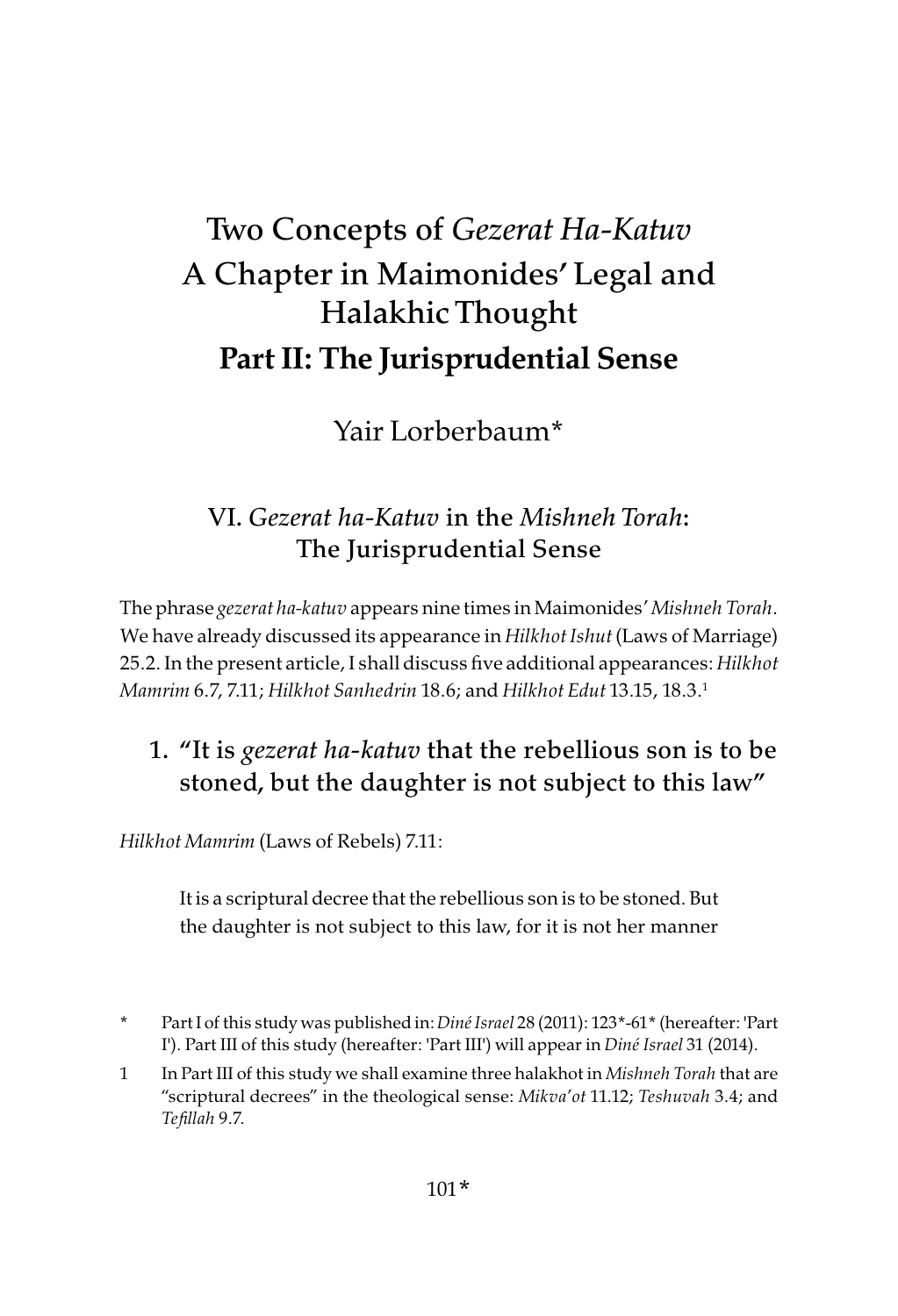to be drawn after [exaggerated] eating and drinking like a man; as it is said 'son,' and not daughter.

In the wake of the Talmud, Maimonides writes that the law of the rebellious son is to be considered a gezerat ha-katuv because it applies to the son but not to the daughter.2 He initially offers an explanation for this law—"it is not her manner to be drawn after [exaggerated] eating and drinking like a man"—and only thereafter returns to the scriptural text, "as it is said, 'son' and not daughter."

Maimonides' words here are based upon talmudic sources, but the explanation he gives is actually opposed to them. The language of the baraita in b. Sanh. 71a reads as follows:

Rabbi Shimon said: By rights the daughter ought to be subject to being considered a rebellious son, for all are found with her in transgression, but it is a scriptural decree (ela gezerat ha-katuv hi): "son"—and not daughter.<sup>3</sup>

According to Rabbi Shimon, "'a son' and not a daughter" is gezerat ha-katuv. Maimonides follows in his wake, but, whereas the *tanna* explains why this law is contrary to logic, Maimonides explains its own inherent logic. Maimonides' turnabout may be seen in his style as well. Maimonides' language (as is his usual practice) paraphrases the language of the Talmud, but here in reverse. The *baraita* opens with a question, "By rights (be-din) the daughter ought to be subject to . . .," then explains, "for all are found with her. . . ," and finally resolves the difficulty by saying, "but it is a scriptural decree" (ela gezerat hakatuv hi), bringing as proof the (unnecessarily) literal reading, "'son'—and

- 2 Compare M. Halbertal, Interpretative Revolutions in the Making (Jerusalem: Magnes, 1997), 57-58 n. 24 (Hebrew), who thinks that gezerat ha-katuv in this context refers to the law of the rebellious son in general, and that the use of the term here indicates that it is a halakhah without any rationale (several of the classical Maimonidean commentators think likewise; see below, n. 38). This approach is consistent with his interpretation of t. Sanh. 11.6. However, Maimonides writes clearly "it is a scriptural edict that the son is to be stoned... but the daughter is not subject to this law, as it is not her way…" Thus, in the Bavli (see immediately below), whose view is adopted here by Maimonides, the version of the Tosefta is: "But it is the decree of the king (gezerat melekh) …"
- 3 Compare the wording of t. Sanh. 11.6: "R. Shimon b. Eleazar says: 'the daughter and not the son'; but rather this is the scriptural decree."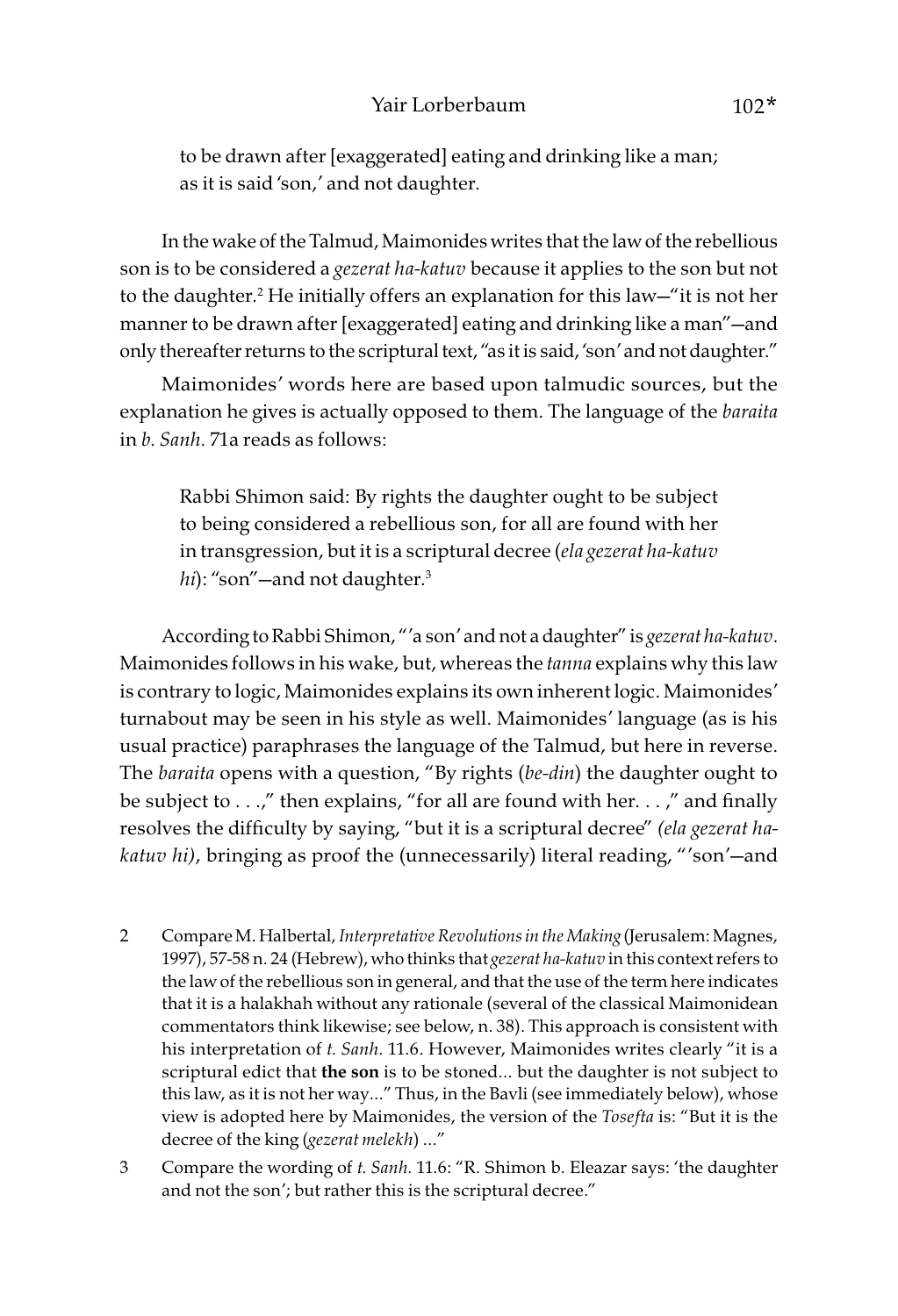not daughter." In contrast, Maimonides begins with the statement that "it is a scriptural decree that the rebellious son [alone] is to be stoned" and continues, "but the daughter is not subject to this law," and then explains, "for it is not her manner." The appeal to Scripture ("as it is said, 'a son' and not a daughter") is brought only after the reason and not prior to it, as might be expected, and, thus, emphasizes the contrast between his reading and the talmudic baraita. 4

The argument that "it is not her way to be drawn after eating and drinking like a man" is rooted in the basic definition of the transgression in question. Namely, the rebellious son "is only killed for the gross eating in which he engaged, as is said, 'a glutton and a drunkard.' As we have learned from the [oral] tradition, that 'glutton' refers to one who ate meat in a gluttonous manner, and 'drunkard' refers to one who drank wine in a gluttonous manner" (Hilkhot Mamrim 7.1).<sup>5</sup> Thus, the use of the phrase "to be drawn (l*e-himmashekh*) [after eating and drinking like a man]" indicates that a son, being male, has a tendency towards voracious eating and drinking whereas a daughter does not. The word להמשך comes from b. Sanhedrin, where it means, "to be addicted." According to the discussion in the Bavli, the meat and wine eaten by the rebellious son must be of an addictive type.6 Moreover, the circumstances must be such as to suggest that the eating and drinking reflect an addiction. Hence:

If he ate [it] in a circle engaged in a commandment, he is not considered a rebellious son . . . as he was engaged in a commandment, he is not drawn after it . . . If he ate at the intercalation of the [added] month . . . as he was engaged in a commandment, he is not drawn after it. If he partook of the second tithe in Jerusalem, since that is in the normal manner of eating-he is not drawn.<sup>7</sup>

Maimonides, following the Talmud, states: "If he ate raw meat and drank fresh wine—he is exempt, for this just happened, and a person cannot be drawn after this. Likewise, if he ate salted meat on the third day after it was salted, or drank wine from the winepress-he is exempt, for a person is not drawn after this."

- 4 At the same time, this wording is intended to facilitate the continuation of this halakhah (in b. Sanh. 71a): "['a son'—and not a daughter], nor a *ṭ*um*ṭ*um or an androgynous." Similar to this baraita is m. Sanh. 8.1.
- 5 Deut 21:20; m. Sanh. 8.2.
- 6 See the saying of Rav Hanan bar Molda in the name of Rav Huna in b. Sanh. 70a.
- 7 Ibid., 70b.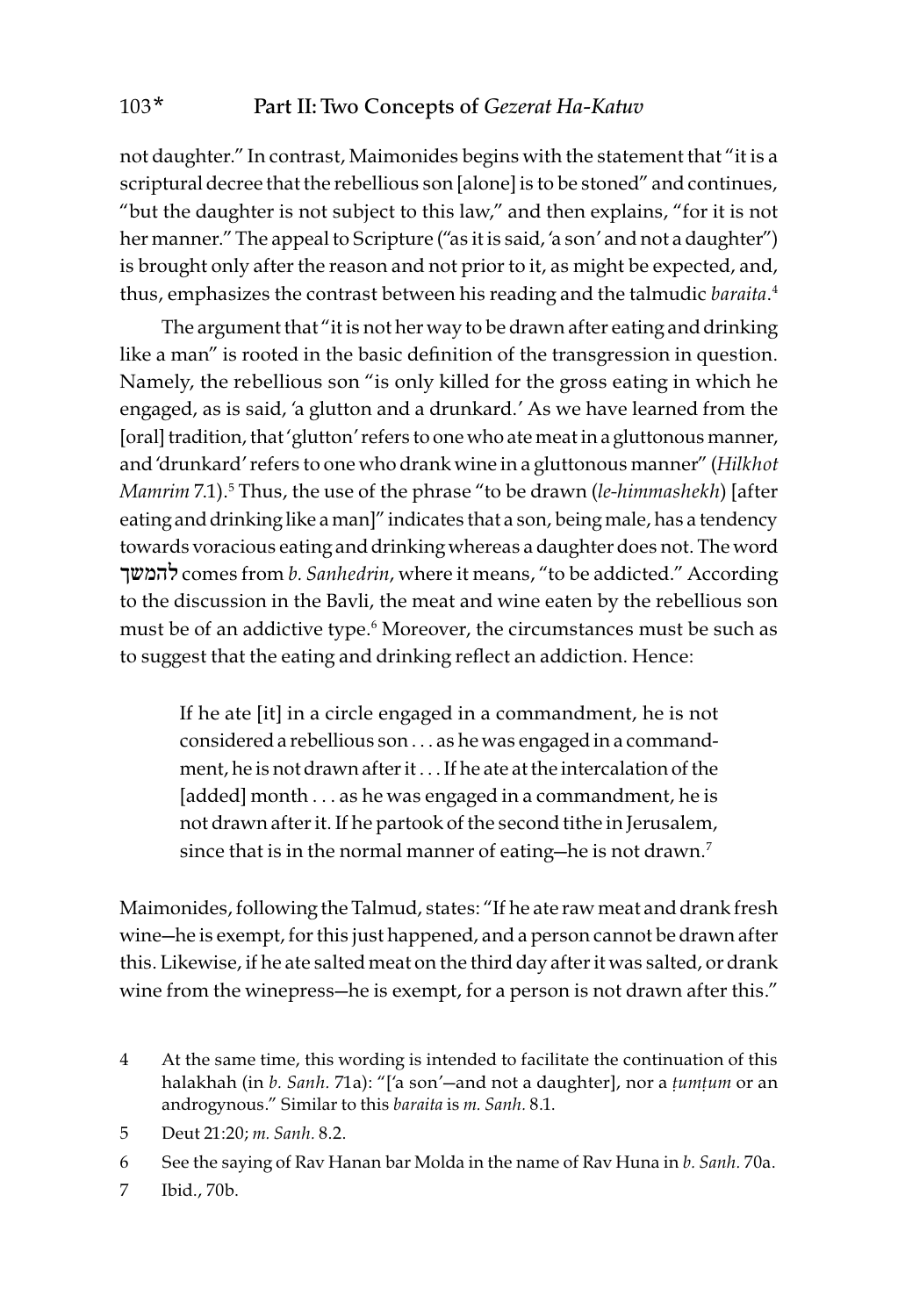Maimonides goes into even more detail by explaining, "If he ate insects and crawling things, or unkosher carcasses, or ate on a public fast day, in order to transgress—he is exempt,"8 for this is eating in defiance of the halakhah and not out of appetite.

The laws in Mishneh Torah regarding the tendency towards addiction ("being drawn after") are closely connected to the rationale given for the law of the rebellious son according to Maimonides in Guide for the Perplexed. Guide III.33 opens with the following argument:

To the totality of purposes of the perfect Law there belong the abandonment, depreciation, and restraint of desires in so far as possible, so that these should be satisfied only in so far as this is necessary. You know already that most of the lusts and licentiousness of the multitude consist in an appetite for eating, drinking, and sexual intercourse. This is what destroys man's last perfection, what harms him also in his first perfection, and what corrects most of the circumstances of the citizens and of the people engaged in domestic governance. For when only the desires are followed, as is done by the ignorant, the longing for speculation is abolished, the body is corrupted, and the man to whom this happens perishes before this is required by his natural term of life; thus cares and sorrows multiply, mutual envy, hatred, and strife aimed at taking away what the other has, multiply. All this is brought about by the fact that the ignoramus regards pleasure alone as the end to be sought for its own sake.<sup>9</sup>

This claim serves as an introduction to the rationale for the law of the rebellious son:

Therefore God, may His name be held sublime, employed a gracious ruse through giving us certain laws that destroy this end and turn thought away from it in every way. He forbids everything that leads to lusts and to mere pleasure. This is an important purpose of this Law. Do you not see how the texts of the Torah

<sup>8</sup> Hilkhot Mamrim 7.2, 4-6.

<sup>9</sup> Shlomo Pines, The Guide of the Perplexed (Chicago: University of Chicago Press, 1963), 532.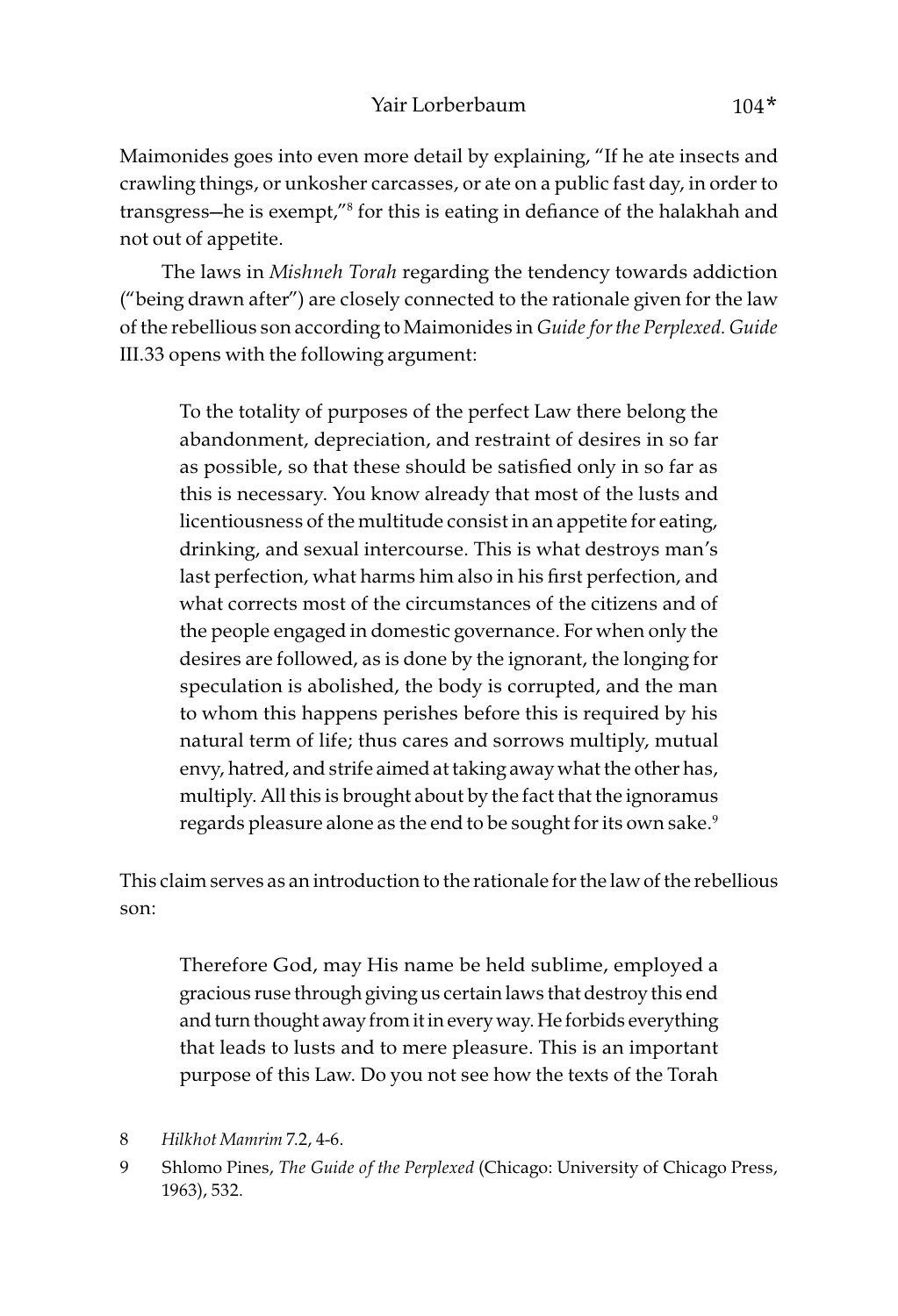command to kill him who manifestly has an excessive longing for the pleasure of eating and drinking? For he is the "stubborn and rebellious son," to whom the following dictum applies: "He is a glutton and a drunkard" (Deut 21:20). He commands stoning and cutting him off speedily before the matter becomes serious and before he brings about the destruction of many and ruins by the violence of his lust the circumstances of righteous men.<sup>10</sup>

According to the explanation proposed here, the rebellious and stubborn son is "judged according to his end" (niddon al shem  $sof$ o).<sup>11</sup> This reason appears in the talmudic sources as well, but Maimonides emphasizes that his end will "bring about the destruction of many."12

Maimonides says much the same in Hilkhot Mamrim 7.1:

The Torah stipulates [death by] stoning for the stubborn and rebellious son, and Scripture does not punish unless it first warns [i.e., explicitly prohibits a given act]. And where does it warn against this? "You shall not eat on the blood" [Lev 19:26]—Do not engage in eating that leads to bloodshed: this refers to the eating of the stubborn and rebellious son, who is only killed because of the gross eating in which he engaged, as is said "a glutton and a drunk." From the [oral] tradition we learn that a glutton is one who eats meat in gluttonous fashion, and the drunkard is one who drinks wine in gluttonous fashion.

Maimonides begins the laws of the rebellious son in the Mishneh Torah by stating his punishment ("his end")—namely, execution by stoning. Before giving the

- 10 Ibid.
- 11 m. Sanh. 8.5; Sifre Devarim §218; b. Sanh. 68b and 72a. For a discussion of the various reasons given in talmudic literature for the law of the rebellious son, see Halbertal, Interpretative Revolutions, 57-58.
- 12 On the phrase in the talmudic sources, "he is judged according to his end," two reasons are given: "Let him die innocent and let him not die guilty" (i.e., "the death of the wicked is of benefit to them"), and "In the end he exhausts his father's resources and seeks [money] for learning and does not find any, and he goes out to the crossroads and robs people" (i.e., "the death of the wicked is of benefit"). See m. Sanh. 8.5 and the baraita in b. Sanh. 72a. Maimonides only cites the latter reason, particularly the anticipated murderous violence.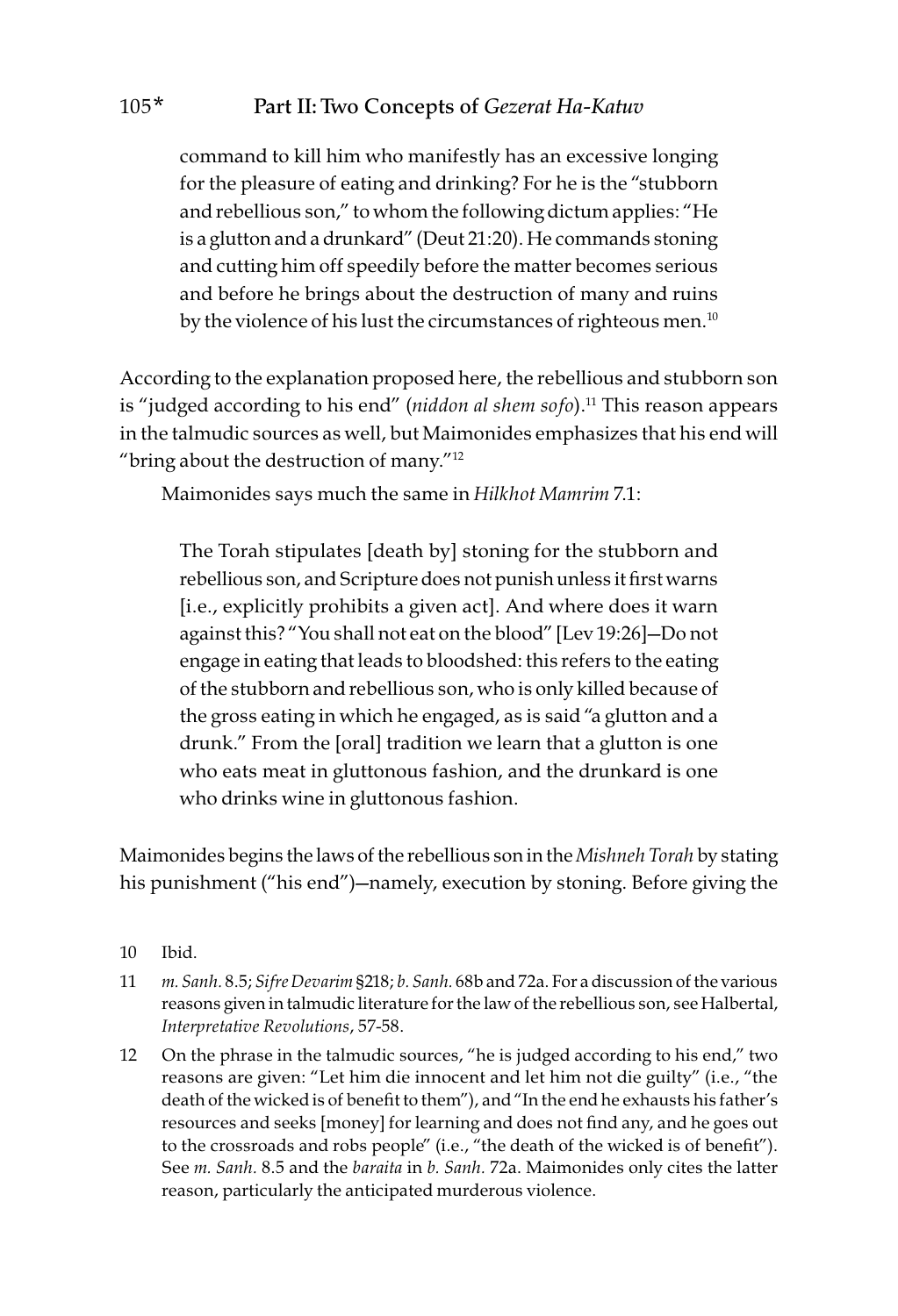details of this law, he articulates its prohibition—the homily of R. Yohanan in b. Sanh. 63a, which he also sees as the reason for the law. R. Yohanan's homily implies that the rebellious son is executed because otherwise he would end up shedding blood—that is, a kind of preemptive measure for measure.13 The "gluttonous" eating of the youth, which indicates its "addictive" aspect, ends with murderousness ("on the blood"), and his execution serves as a kind of prophylactic measure.<sup>14</sup> The emphasis on the addictive element in the youth's behavior is intended to answer a question that is inherent in the rebellious son: "[Is it reasonable that] because this one ate a *ṭ*ar*ṭ*emar [triens] of meat and drank half a log of Italian wine the Torah commanded that he be stoned?"<sup>15</sup> The element of "addiction" is intended to soften the deterministic causality inherent in this law. In §11 Maimonides explains that it is not the manner of women "to be drawn after…"—that is to say, even if she ate and drank wine in the quantities stipulated, this is not indicative of addiction, which will ultimately lead to destructiveness and murder, and hence the law of the rebellious son does not apply to her.

The nos' ei kelim<sup>16</sup> questioned his remarks in Hilkhot Mamrim 7.11. R. David ben Zimra (=Radbaz, d. 1573, Safed) quotes the "source" of this halakhah in the Talmud ("by rights the daughter ought to be subject to the law of the rebellious son… rather, it is a scriptural decree…"), and asks the question: "I am surprised at our teacher. Given that he wrote here, 'It is gezerat ha-katuv,' why does he give a reason, 'that it is not her way to be drawn after…'? Moreover, Rabbi Shimon said that it is her way to be drawn after it." Radbaz raises two questions. First, if the law that it only applies to a son and not to a daughter is *gezerat ha-katuv*, why does he bother to give a rationale for it? And, second, how do we account for the fact that the reason given here contradicts the position of one of the tanna'im in the Talmud?<sup>17</sup> Radbaz clearly thinks that the term gezerat ha-katuv is synonymous with a halakhah for which there is no reason. He is forced to

- 13 Compare the words of R. Yossi the Galilean at b. Sanh. 72a.
- 14 Compare Halbertal, Interpretative Revolutions, 58.
- 15 b. Sanh. 72a. Cf. Sifrei Devarim §218 [18].
- 16 Literally, "arms-bearers," the traditional commentators on and defenders of Maimonides.
- 17 Radbaz, on Mishneh Torah, ad loc. However, Maimonides does not oppose the opinion of R. Shimon, for the latter does not claim that "it is her way to be drawn towards…" but rather that "everyone is found sinning with her"; his intention may be like the words of the Le*ḥ*em Mishneh, ad loc.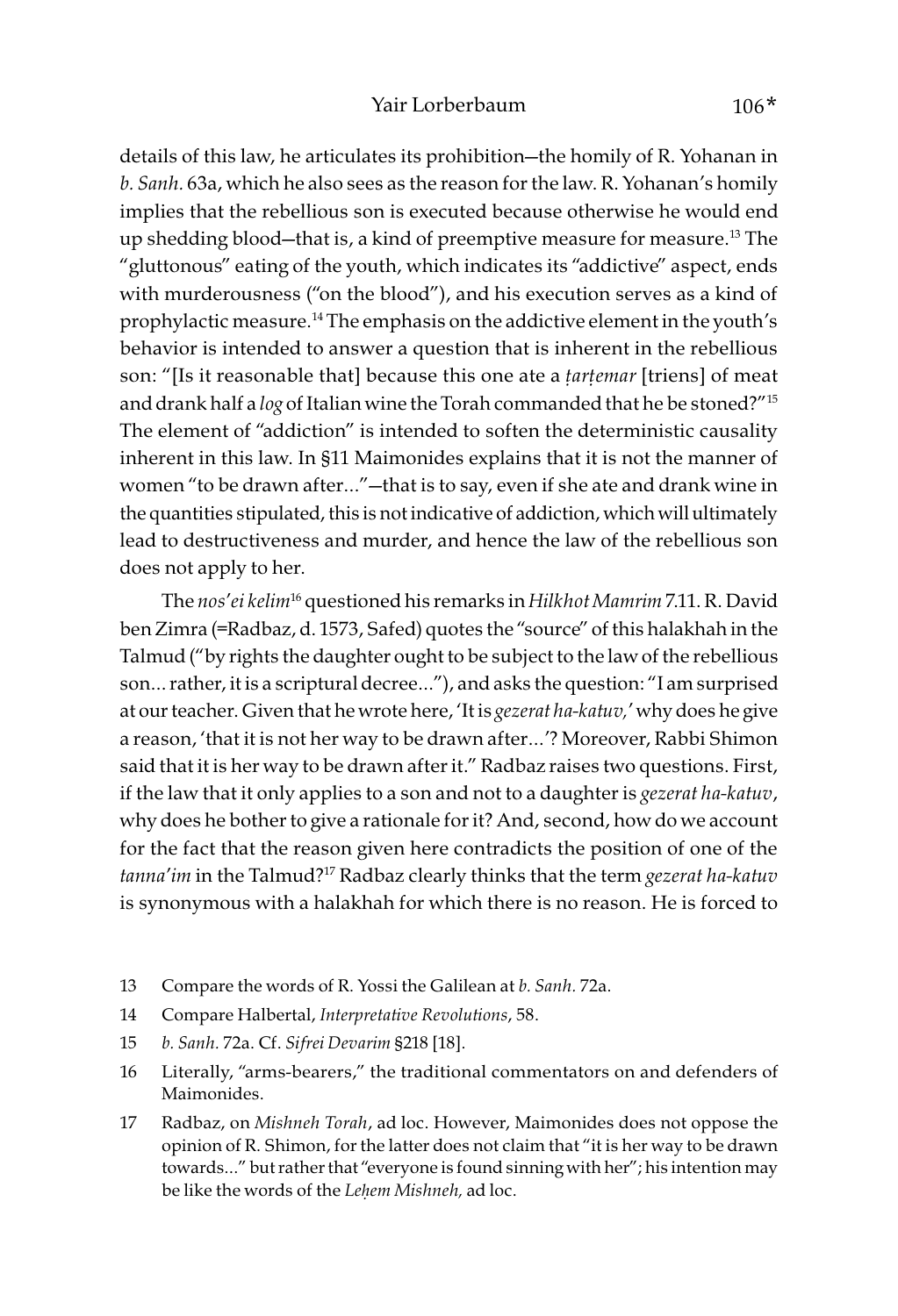propound a speculative solution, far-fetched and remote from Maimonides' language and intention (which, moreover, fails to explain his use of the phrase gezerat ha-katuv). It would appear that Radbaz was not fully convinced of his own solution, as he concludes: "And the matter requires further reflection."18

Similar difficulties are raised by the Le*ḥ*em Mishneh (R. Moshe de Boton, d. 1588, Salonica). De Boton asks, "Moreover, he himself [i.e., Maimonides] said that it is *gezerat ha-katuv*; if so, how could he give a rationale?"<sup>19</sup> He proposes a series of far-fetched "learned" and convoluted solutions, bearing no connection to the words of Maimonides and his line of thought.<sup>20</sup> Other solutions offered by exegetes and scholars, all of them based upon the assumption that the term *gezerat ha-katuv* (both here and in general) bears a theological meaning, are even less convincing.<sup>21</sup>

18 This is his solution:

"It is possible that our Teacher thinks that the Sages disagreed with R. Shimon and thought: 'It is not her way to be drawn towards this, for which reason she is completely exempt.' For one might think that when Scripture said 'a son' and not 'a daughter'—[the sense was] to exempt her from [death by] stoning, but that she might be subject to some other punishment. Rather, it is to teach us: as it is not her way to be drawn towards this, she is completely exempt from all punishment. And the matter requires further reflection."

19 Le*ḥ*em Mishneh, ad loc. The first difficulty is as follows:

There is a difficulty, for in Chapter Ben Sorer u-Moreh they said: "It has been taught: R. Shimon said: 'By rights the daughter should also be subject to the law of the rebellious son…' And Rashi of blessed memory interpreted thus: 'That all are found sinning with her, for when she guzzles food and drinks much wine in her childhood, in the end she does not find money [for her needs], and she stands at the crossroads and becomes accustomed to sinning with people in exchange for a harlot's-fee.' This implies that there is no distinction at all between a son and a daughter, but only because the scriptural decree is thus; if so, how could our Teacher give as the reason for [the exclusion of] the daughter that it is not her way to be drawn after excessive eating and drinking?"

- 20 The Le*ḥ*em Mishneh's solution is based on, among other things, the argument that both Maimonides and R. Shimon in the Bavli think that the law of the rebellious son is constructed entirely upon "scriptural decree" without any rationale.
- 21 See, for example, H. Rappaport, "On the Reason for the Commandment of Shofar and the Sense of the Term Gezerat ha-Katuv in Mishneh Torah," Or ha-Mizrah 51:1-2 (2006): 78-101 (Hebrew). Rappaport thinks that the reason brought for "scriptural decree" in Mamrim 7.11 (and for every other use of gezerat ha-katuv in the Yad), is not the "real" reason for the halakhah (according to Maimonides) and that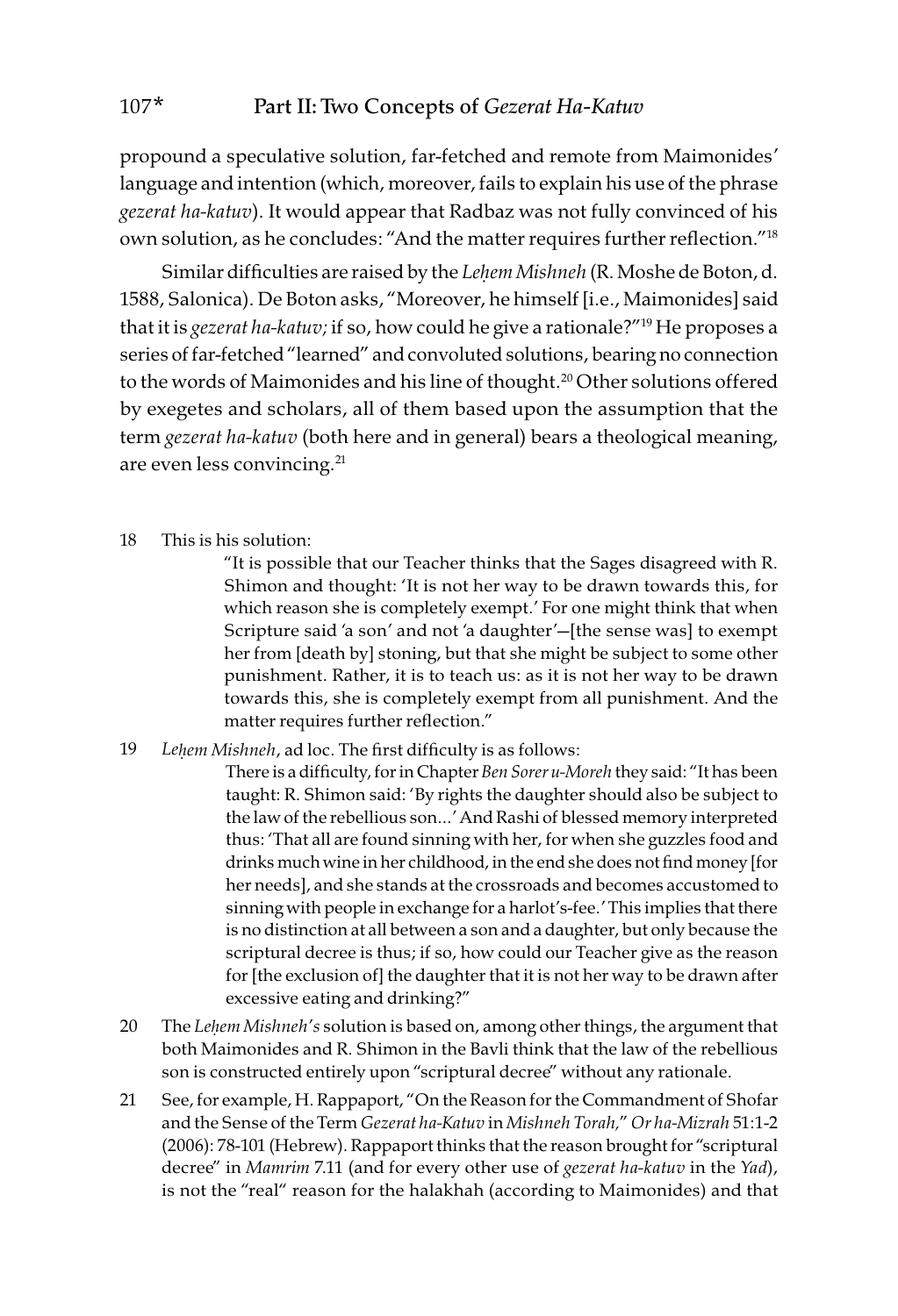The term gezerat ha-katuv in Hilkhot Mamrim 7.11 does not have a theological meaning, but a jurisprudential one. The phrase, "It is a scriptural decree that the rebellious son is stoned" indicates a literal reading of the halakhah: "'son' and not daughter." The practical meaning is that one may not deviate from this rule even in exceptional cases. Thus, for example, if we are confronted with an unusual daughter, who is in fact "drawn after eating and drinking like a man," we do not apply the law of the rebellious son to her and do not execute her by stoning. The rule, "'son' and not daughter," must be applied literally—i.e., as "scriptural decree." The term gezerat ha-katuv in Mamrim 7.11 does not indicate that this halakhah has no reason (or that its reason is unknown). To the contrary, Maimonides begins by using this term specifically because he immediately proposes a reason for it. The designation of the "scriptural decree" instead indicates that the rationale for this law has no halakhic implications. Rather, its rationale is cited only in order to explain the halakhah "from the outside." If the rationale had been within the parameters of the halakhah, the law of the rebellious son would have applied to an exceptional daughter just as it does to a son.<sup>22</sup>

The meaning of the term gezerat ha-katuv in Hilkhot Mamrim 7.11 is thus identical in meaning to that in Hilkhot Ishut 25.2, which we discussed elsewhere.<sup>23</sup> At the end of that halakhah, which is concerned with one who marries a woman and discovers that she has a blemish, Maimonides wrote: "For these things are matters for which there is a reason, and are not scriptural decree." In other words, he counterpoises two basic jurisprudential concepts: devarim shel ta'am

everything is only "according to human capability" (93). For other solutions, all of them based on the assumption that gezerat ha-katuv here (and elsewhere) has a theological meaning, see Halbertal, Interpretative Revolutions, 58 n. 24. Cf. J. Stern, "On Alleged Contradictions Between Guide for the Perplexed and Mishneh Torah," Shenaton ha-Mishpat ha-<Ivri 14-15 (1988-89): 283-98 (Hebrew), who writes on Mamrim 7.11 that, according to Maimonides, "Scriptural decree means that a certain reason, which pertains particularly to his interpretation and its application to the mitzvot, is an arbitrary exception, because there is no mention thereof in Scripture" (290).

- 22 Compare Rappaport, "On the Reason," 99. Cf. S. Ettinger, "On the Role of Legal Logic in Maimonides' Mishneh Torah," Shenaton ha-Mishpat ha-Ivri 14-15 (1988-89): 1–30 (Hebrew), where he distinguishes between an "internal reason" and an "external reason," albeit in a different sense from that proposed here. Cf. S. Ettinger, Evidence in Jewish Law (Jerusalem: The Institute for Legislative Research, 2011), 153–58 (Hebrew).
- 23 See Part I, 149\*–61\*.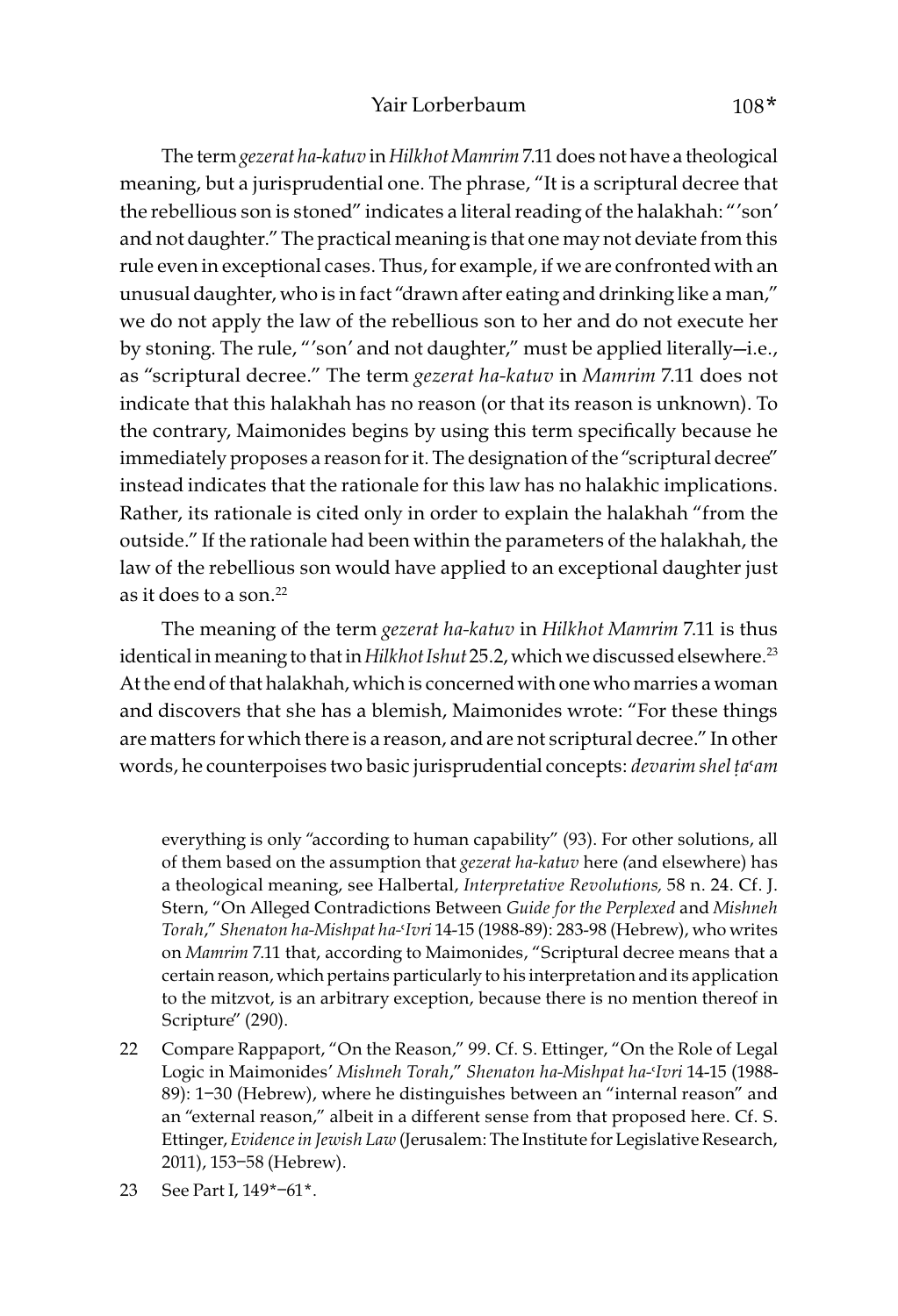("things which have a reason")—that is, matters in which the judge implements his own judicial discretion, taking into account the "rationale" for the halakhah and adjusting it to the specific circumstances of the case at hand-and gezerat ha-katuv (scriptural decree), implying a technical-mechanical application of the language of the halakhah without a consideration of its overall purpose. In Hilkhot Ishut, Maimonides wishes to justify his deviation from the talmudic law by arguing that one may not apply *gezerat ha-katuv* except in accordance with its rationale. In contrast, in Hilkhot Mamrim he states that the law, "'a son' and not a daughter," is applied because it is a scriptural decree, not because of the rationale that he immediately proposes for it. But, notwithstanding the difference in the overall tendency of these two halakhot, the meaning of the term gezerat ha-katuv is identical in both of them. Here, too, the term gezerah indicates not only a command, but a law that is sharply defined and clear-cut (from the literal sense of the root  $g.z.r$ , "to cut").

Therefore, the most striking (if not the only) appearance in the Talmud of gezerat ha-katuv as halakhah without any reason is transformed in the Mishneh Torah to a law with a reason. Why? It would appear that Maimonides' turnaround is rooted in his rationalistic approach that there is a reason for every commandment and for every halakhah.<sup>24</sup> This tendency, emphasized both in the Guide of the Perplexed and in the Mishneh Torah, is an inseparable part of Maimonidean rationalism in the realms of science and philosophy, and moves him to propose a reason even for those laws that the talmudic sources declare to be opposed to reason. In order to remain loyal to the talmudic halakhah, he declares that, even though the rule, "the 'son' and not the daughter" has a rationale and a purpose, it must be implemented as a scriptural decree—that is, in literal fashion and not on the basis of its reason. Thus, here Maimonides has taken a unique case of a talmudic law, in which a scriptural decree is understood in the theological sense, and has understood it in the jurisprudential sense, albeit without changing the manner of its application. However, this is not simply the typical conservatism of a halakhist. This halakhah exemplifies Maimonides' meta–halakhic view that the law "is directed only towards the things that occur in the majority of cases" (Guide III.34).<sup>25</sup>

24 With the exception of those halakhot that fall under the category of "details"; see Part I, 131\*–33\*.

25 See Y. Lorberbaum, "Maimonides on the Institution of Law, Legal Formalism and Gezerat ha-Katuv," forthcoming in Mehkerei Mishpat 29 (2012) (Hebrew).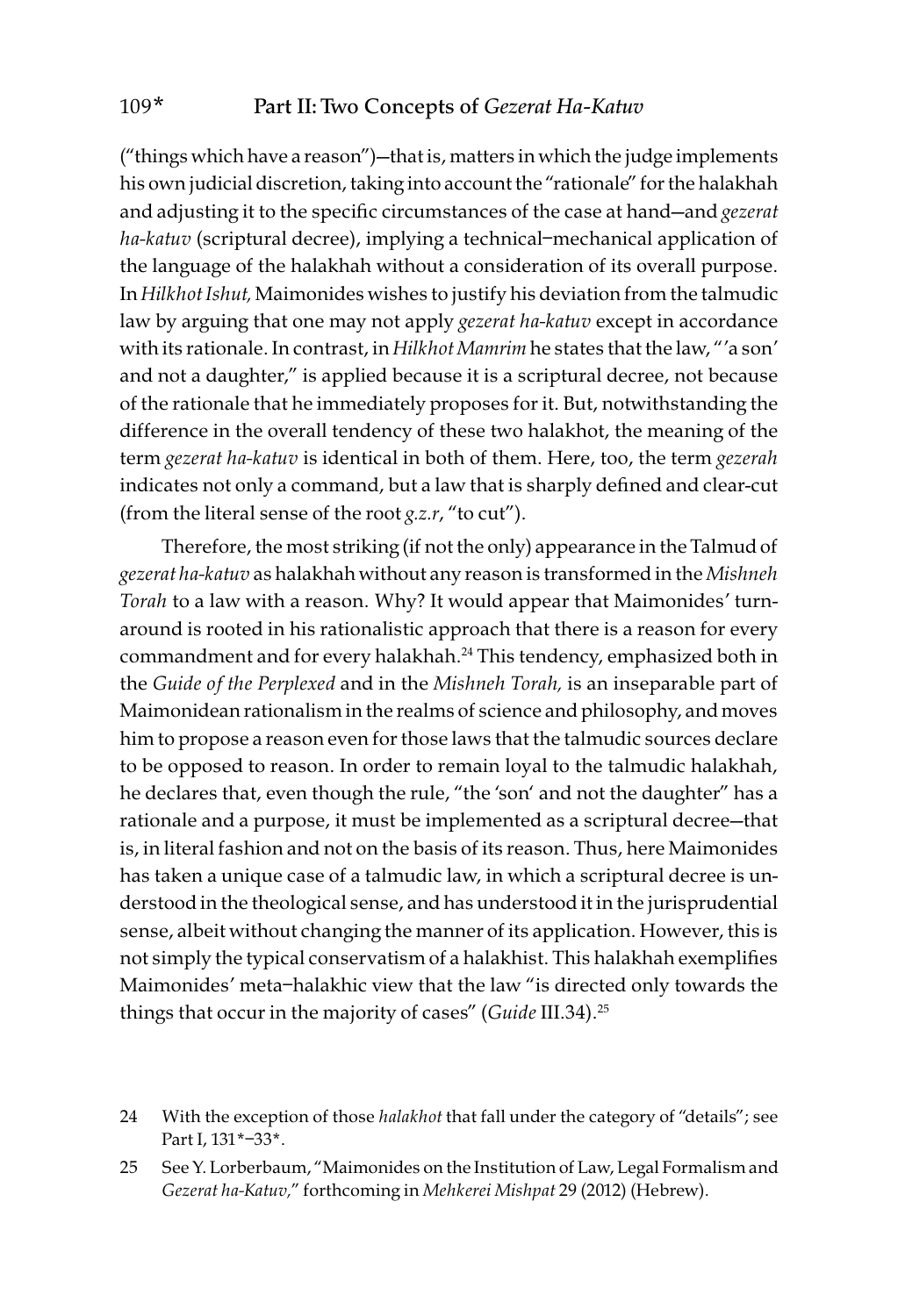### 2. "It is *gezerat ha-katuv* that the Court may not execute nor flagellate a person on his own admission"

Hilkhot Sanhedrin (Laws of Sanhedrin) 18.6:

It is a scriptural decree (gezerat ha-katuv hi) that the Court may not execute nor flagellate a person on the basis of his own admission, but only by the testimony of two witnesses.

And [the fact that] Joshua killed Achan and David the Amalekite convert on the basis of their own statement was a temporary ruling or a matter of royal prerogative—but the Sanhedrin is not allowed to put to death or to administer corporal punishment to one who confesses to a transgression, lest his mind was confused regarding this matter. Perhaps he is among those who toil and are bitter of soul, who are waiting for death, or one of those that stick swords into their own belly or throw themselves off the roofs—so too, perhaps this one comes and admits to a thing which he has not done in order to be killed.

The general rule is  $(u$ -khlalo shel davar) that this matter is a royal decree (gezerat melekh hi).

Maimonides begins this halakhah with the statement: "It is a scriptural decree that the Court may not execute nor flagellate a person on the basis of his own admission," and immediately thereafter removes the difficulty relating to the fact that "Joshua killed Achan..."<sup>26</sup> He then suggests a rationale for the halakhah: "Perhaps his mind was confused regarding this matter, or perhaps he was among those who toil and are bitter of soul, who await death…" This "modern" reason gives uncharacteristic preference to the "right of the individual" over and above the social interest. It is not insignificant that there were exegetes who gave to this reason a theological-religious formulation.<sup>27</sup>

- 26 On the use of hora'at sha'ah ("emergency ruling") and din malkhut ("the law of the king") in Maimonides' halakhah, see Yaakov Blidstein, Political Concepts in Maimonidean Halakha, 2<sup>nd</sup> ed. (Ramat Gan: Bar Ilan University Press, 2001), 137-42, 161–66 (Hebrew).
- 27 See Radbaz's remarks, ad loc.: "And one may perhaps give something of an explanation, in that a person's soul is not his own property, but that of the Holy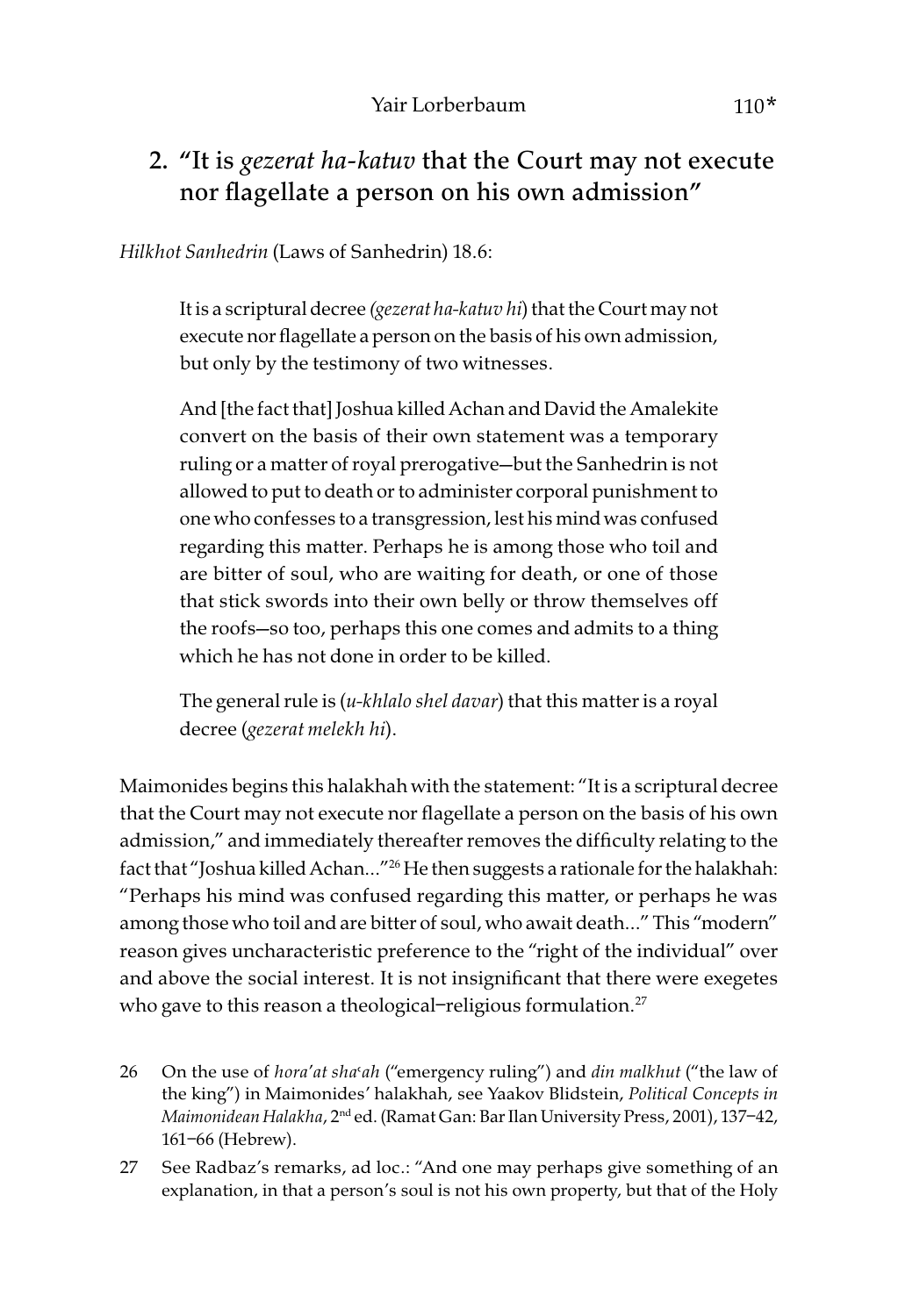The structure of this halakhah is similar to that of "'the son' and not the daughter" in Hilkhot Mamrim 7.11, which also began, as mentioned, with the words, "It is a scriptural decree that…," followed by the rationale. However, the same scriptural decree statement here is not based upon a talmudic source, but is a Maimonidean innovation.<sup>28</sup> The reason given is also original, for which there is no hint in the Talmud or other rabbinic sources.

Here, too, Maimonides' commentators struggle with a number of difficulties. Maimonides opens by stating that it is a *gezerat ha-katuv* whose reason is not known, continues with a suggested rationale, and concludes by saying that "it is gezerat melekh," which the commentators take as indicating that it is a halakhah without any rationale.<sup>29</sup> As in the previous case, they also suggest forced and unconvincing solutions.<sup>30</sup> The shortcoming in all of these interpretations lies in their point of departure, which is rooted in a theological bias—namely, that gezerat ha-katuv has a solely theological meaning.

In this case as well, the phrase gezerat ha-katuv is in fact used in the jurisprudential sense, embodying a version of legal formalism, or "rulism,"

One blessed be He." These remarks are surprising on several grounds. First, it is not clear what their relation is to the rationale proposed by Maimonides. Second, they remove the basis, not only for convicting a person on account of his own confession, but also on the testimony of two witnesses, for neither do they have any ownership over the suspect. Why then should he be put to death on the basis of their testimony? It is not for naught that Radbaz concludes: "Nevertheless, I concur that this is the edict of the Ruler of the World, and one may not question it."

- 28 The source of this law is in Rabba's statement, "A person does not make himself out to be an evildoer," in b. Sanh. 9b; 25a.
- 29 See Radbaz ad loc. See also Rappaport, "On the Reason," 93, and the bibliography in n. 56.
- 30 Radbaz suggests: "The reason written by our Teacher does not apply to stripes (corporal punishment). Therefore he wrote: 'And to summarize: It is the edict of the king, and we do not know the reason.'" According to the Radbaz, this also explains the introductory phrase: "It is a scriptural edict." Following this reasoning, see Y. Levinger, Maimonides' Techniques of Codification: A Study in the Method of Mishneh Torah (Jerusalem: Magnes, 1965), 30-31 (Hebrew). However, stripes do not raise any real difficulty, for according to talmudic halakhah they are a substitute for death at the hands of Heaven. Cf. Y. Lorberbaum, The Image of God: Halakhah and Aggadah (Jerusalem–Tel Aviv: Schocken, 2004), 372–74 (Hebrew), and the bibliography there. Further along, Radbaz comments, "stripes are half a death." Cf. Levinger, Maimonides' Techniques, 30-31; for a different solution, see Stern, "On Alleged Contradictions," 290; Rappaport, "On the Reason"; and Ettinger, Evidence, 157.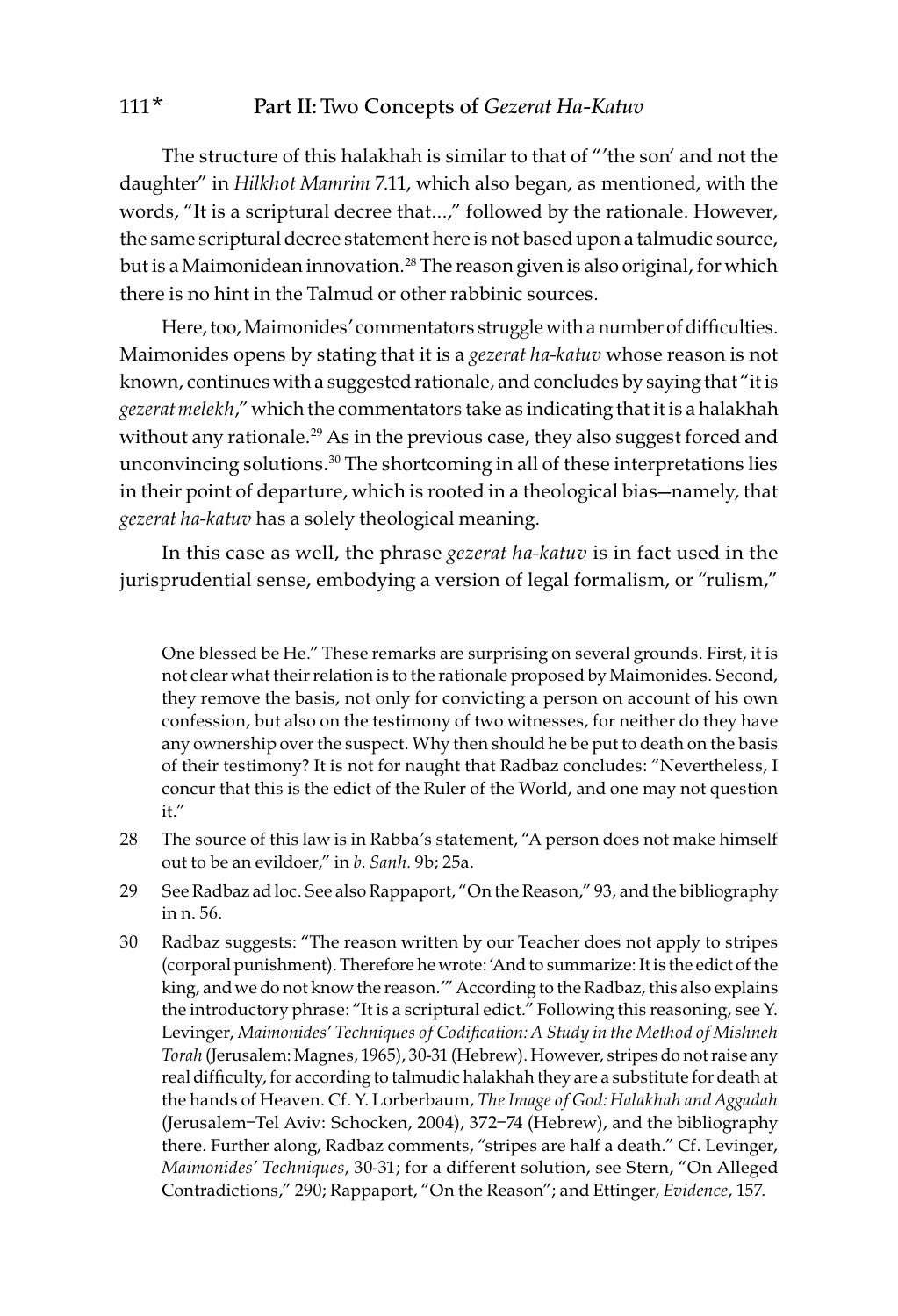as discussed above. The phrase, "It is a scriptural decree that…," with which this halakhah opens, is an instruction to read the law that "the Court may not execute…" literally. That is, it requires one to adhere to the language of the halakhah even in exceptional cases in which the rationale does not seem applicable. Hence, for example, this halakhah would apply even in the case of a person who confessed, but who did not appear to have any suicidal tendencies; even in such a case, the accused may not be put to death (or flagellated) on the basis of his own confession. This rule has dramatic consequences for the numerous cases in which it is clear that the person's confession has nothing to do with "mental confusion," "bitterness of soul," or the desire for death.

Maimonides' intention in beginning with the gezerat ha-katuv statement is not in order to say that this law has no reason, but, on the contrary, this wording is used specifically because he wishes to explain its reason. The significance of the phrase gezerat ha-katuv is in fact to state that its rationale is outside of the limits of halakhah.

It should be noted that in Hilkhot Sanhedrin 18.6, as in Hilkhot Ishut 25.2 (and unlike Mamrim 7.11), the phrase gezerat ha-katuv should not be understood by its plain meaning, as it does not relate to any passage "written" in the Torah, but rather to a talmudic halakhah that (at least in this case) has no basis in Scripture. "Scriptural decree" (like "royal decree," which appears at the end of the halakhah) is transformed in the Mishneh Torah into a kind of linguistic shorthand requiring a literal reading of the halakhah. Here too, gezerah indicates a halakhah that is "clear-cut," or well-defined.

What makes this halakhah unique is the summary that appears at its conclusion: "The general rule is (u-khlalo shel davar) that this matter is a royal decree (gezerat melekh),"<sup>31</sup> thereby alluding to the phrase gezerat ha-katuv that appears at its beginning. As should be remembered, gezerat ha-katuv is the talmudic devolution of the tannaitic phrase gezerat melekh. In the talmudic sources both these phrases generally have a jurisprudential meaning, being invoked to indicate a literal reading of the language of Scripture.<sup>32</sup> This is likewise the case in Hilkhot Sanhedrin 18.6. Following the rationale, Maimonides wishes to emphasize that, in any event ("to summarize"), "it is an edict of the king"—not

- 31 Compare the end of Hilkhot Mikva'ot, where Maimonides repeats the phrase gezerat ha-katuv; see Lorberbaum, Part III, viii.1.
- 32 Albeit with different emphases than in Maimonides. See Lorberbaum, "Gezerat Melekh and Gezerat ha-Katuv in Talmudic Literature" (Hebrew, in preparation). I will mention the differences between them below.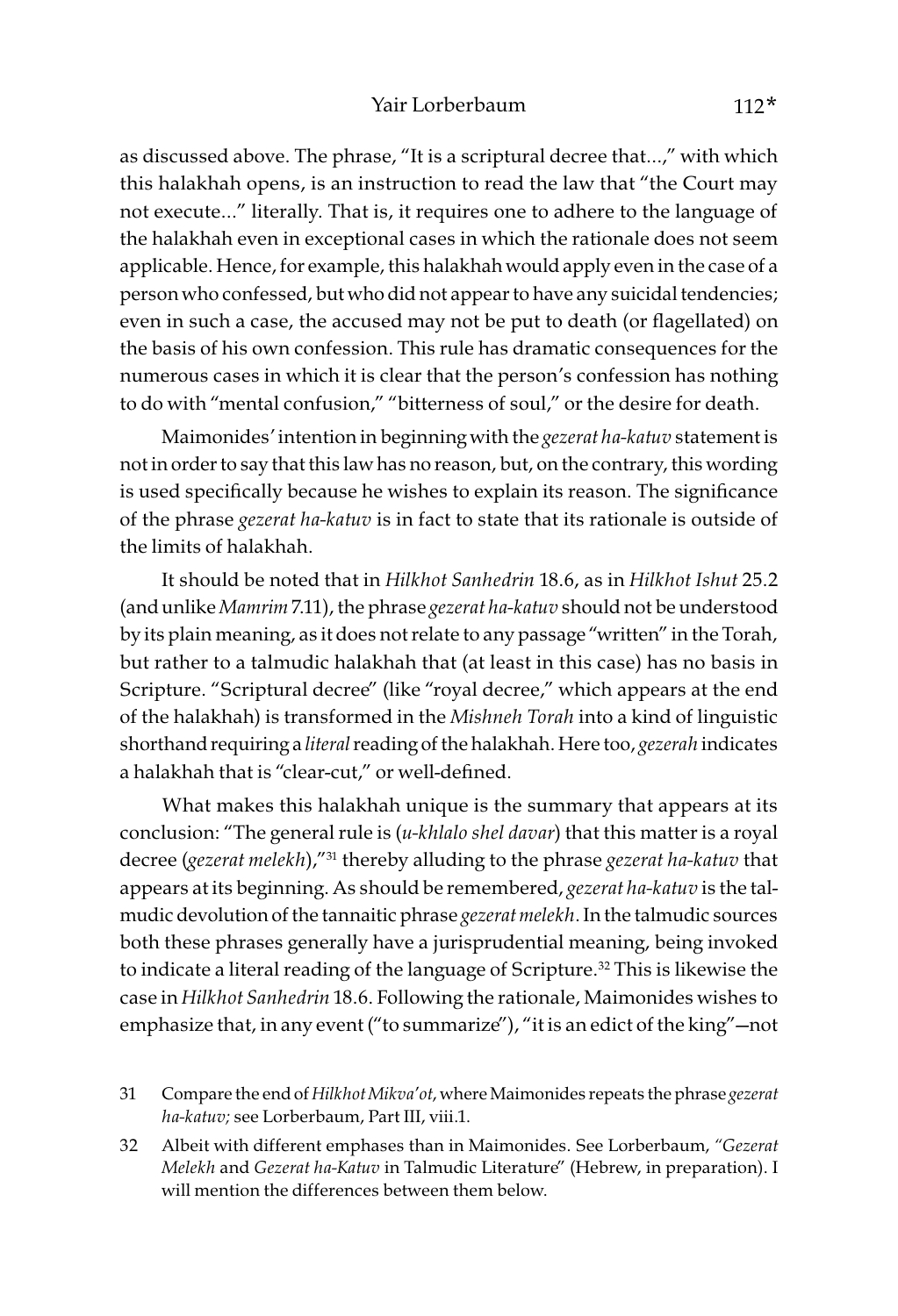because there is no substantive rationale, but because one may not apply the halakhah on its basis. Rather, it is to be applied in a mechanical–specific way, as a "scriptural/royal decree." In the "competition" between the rationale for the halakhah and the "simple" or "conclusive" halakhah itself, Maimonides rules, as he does in Hilkhot Sanhedrin 18.6, in favor of the latter.

## 3. "How far does the honor of one's father and mother go?"

Hilkhot Mamrim (Laws of Rebels) 6.7:

How far does [the obligation of] honoring one's father and mother go? Even if they took his purse of gold coins and cast it into the sea in his presence, he shall not embarrass them nor exhibit sorrow in their presence nor be angry at them. Rather, he shall accept gezerat ha-katuv (decree of Scripture) and keep silent.

And how far does their fear go (mora'an)? Even if he is wearing beautiful garments and sitting at the head [of a gathering] before the public, and his father and mother came and tore his clothing and hit him on his head and spit in his face, he may not embarrass them but must remain silent.

And he shall fear and be in awe of the King, the King of Kings, who has commanded him regarding this. For if a king of flesh and blood were to decree something that pains him more than this, he would be unable to struggle against this thing; all the more so He who spoke and the world was at His will.

The description of the incidents and most of the motifs that appear in this striking halakhah are taken from talmudic sources.<sup>33</sup> Brief aggadic sayings, educational in nature, are expanded here with rationales and explanations to become a definitive and obligatory halakhah.<sup>34</sup> In this halakhah too the term

#### 33 b. Qidd. 31a-b.

34 See Y. Blidstein, "Parents and Children in Maimonides' Teaching," Da'at 37 (1996): 29 (Hebrew). Most of the sources mentioned in the notes to the present section are gathered in that article. Cf. idem, Honor Thy Father and Mother: Filial Responsibility in Jewish Law and Ethics (Jersey City, NJ: Ktav Publishing House, 2005), 27–53.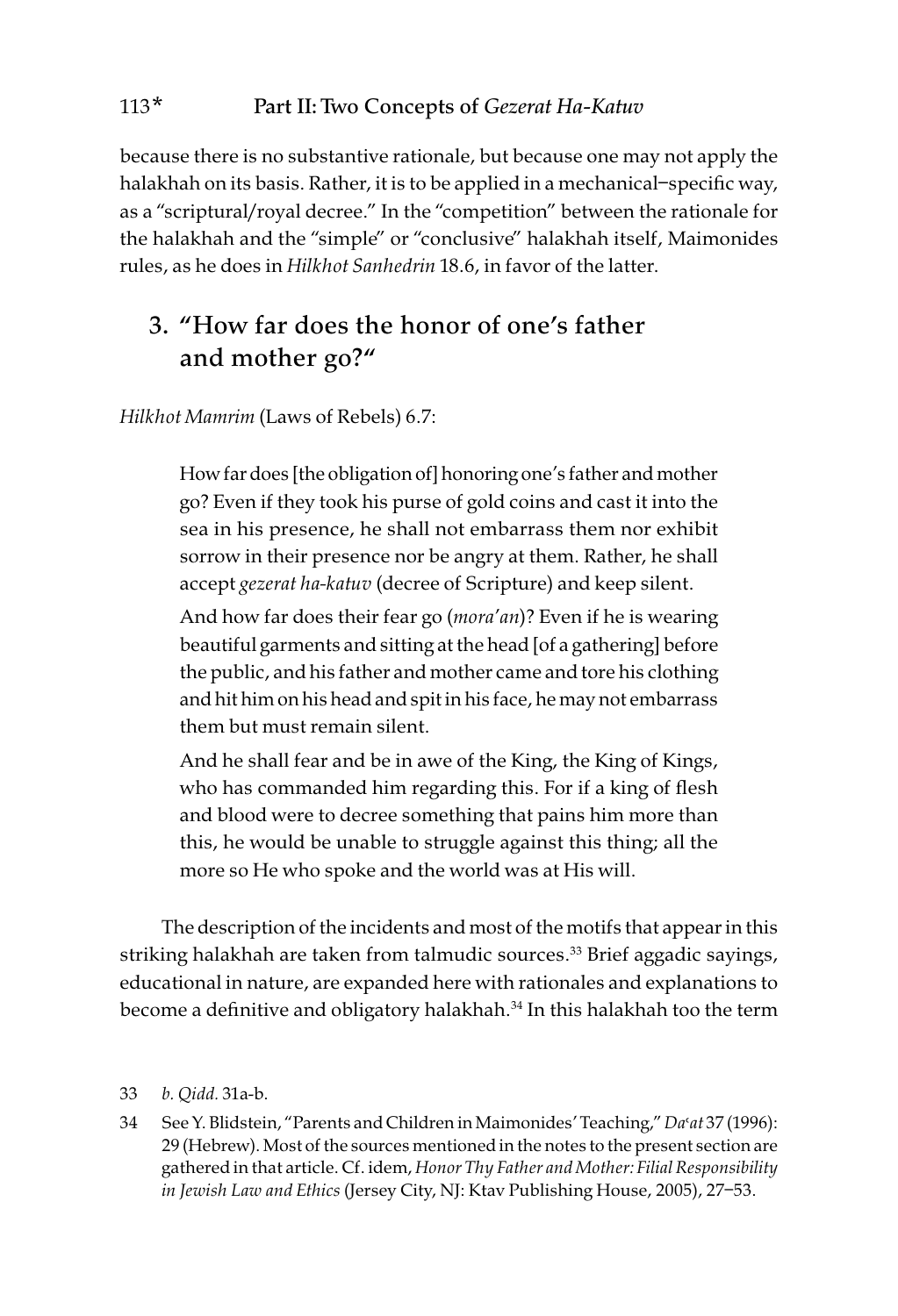gezerat ha-katuv is original. In the first section Maimonides fixes the "limits" of the obligation to honor one's parents. The son is required to honor his parents even if they behave in an irrational manner and cause him great loss. In Maimonides' words, "rather, he shall accept (as if it is) the decree of Scripture and keep silent," a phrase which does not appear in talmudic sources. It is likewise clear that the obligation not to "embarrass them," to "cause them pain," or to "show anger in their presence" are to be applied as written—and, if this is so in this extreme example, how much more so does it apply in lighter cases! In other words, the obligation to honor one's parents is to be applied in literal fashion even in such circumstances, without any distinction and, to quote the language used by Maimonides further on in the halakhah, without "struggling with the matter" (see below).

The same holds true regarding the answer to the question, "How far does their fear go?" Following the Talmud (b. Qidd. 31b), Maimonides depicts an extreme case, a kind of public scandal caused by the parents, in order to concretize the extent of the obligation. Furthermore, in order to emphasize this dramatic obligation, he invokes the fear of the "King, the King of Kings," who "has commanded him regarding this"—based, in his view, on an inference  $a$ minori ad majus from the "fear of flesh and blood." As in Hilkhot Sanhedrin 18.6, here too there is a relationship, both earthly and heavenly, drawn between gezerat ha-katuv and gezerat melekh. The nature of the "royal decree" is such that one may not "struggle" against it—that is, to resist or to disagree with it.<sup>35</sup> The king denies his subjects any [personal] judgment or discretion and demands that they execute his edicts literally. Such is the case, according to Maimonides, regarding the commandment of honoring and fearing one's parents.

Exegetes and scholars also understood gezerat ha-katuv in this halakhah, Mamrim 6.7, in the theological sense.<sup>36</sup> But this demanding halakhah, according to Maimonides (as well as according to the talmudic aggadah/advice), is not without its rationale. Indeed, the obligation to honor and fear one's parents is, in his opinion, at the very core of the category of mishpa*ṭ*im—those commandments whose reason is evident to all, even to the multitude. Maimonides presents

<sup>35</sup> See, e.g., t. Zeva*ḥ* 6.5; m. *Ḥ*ul 9.1. Cf. s.v. "Pirkes," in M. Moreshet, A Lexicon of the New Verbs in Tannaitic Hebrew (Ramat Gan: Bar Ilan University Press, 1981), 292 (Hebrew).

<sup>36</sup> See Rappaport, "On the Reason," 93; I. Twersky, Introduction to the Code of Maimonides (New Haven: Yale University Press, 1982), 472 n. 288; Stern, "On Alleged Contradictions," 289; and compare Blidstein, Honor Thy Father and Mother, 29.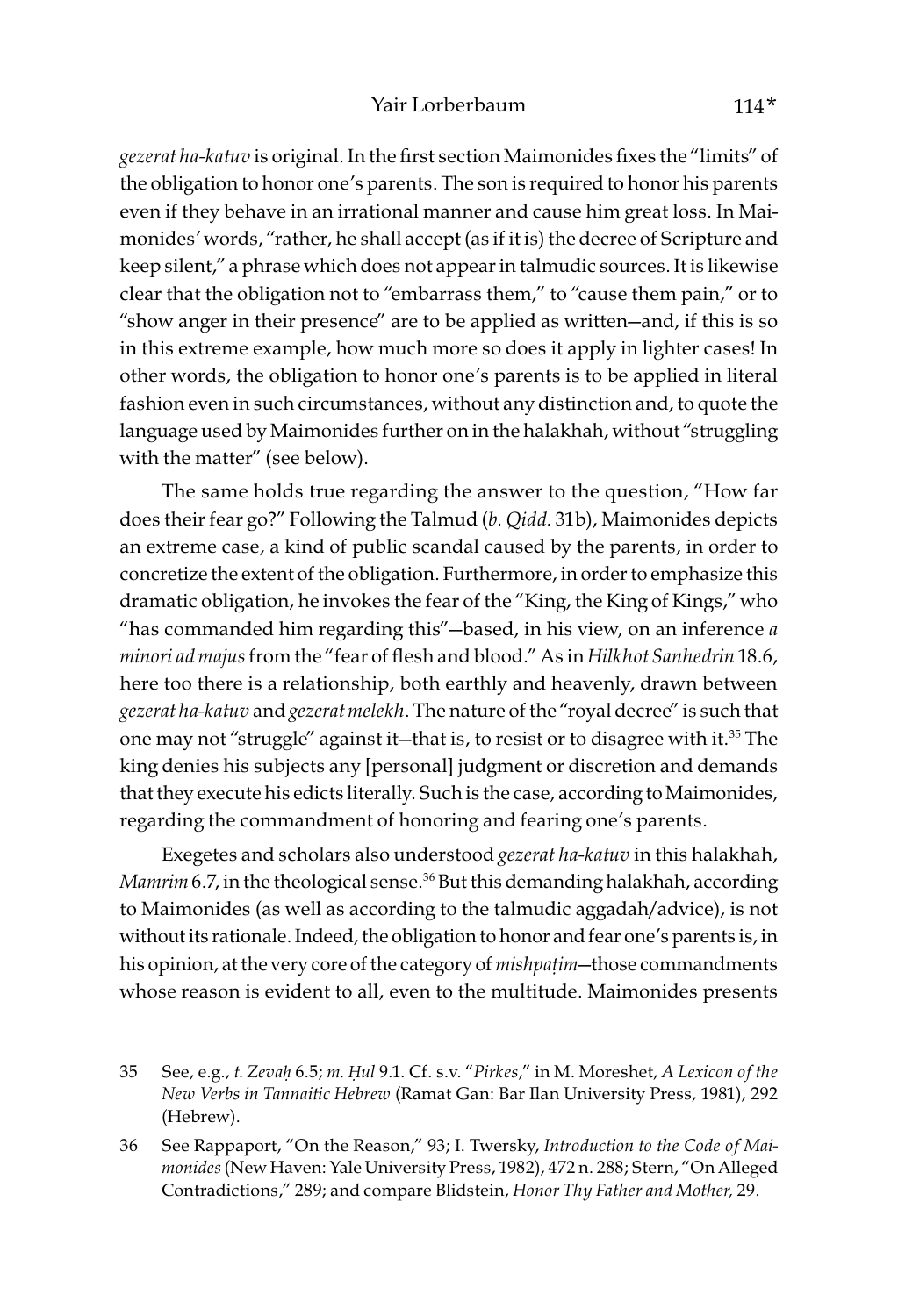this view both in his philosophical writings and in his halakhic writings. In Hilkhot Me<sup>*ilah* 8.8 he writes, "The mishpatim are those commandments whose</sup> rationale is evident, and the benefit of whose performance in this world are known, such as… honoring one's father and mother."37 The "evident" rationales also apply to the broad parameters of this commandment, which are an integral part thereof.<sup>38</sup>

In Maimonides' view, the commandment to honor one's father (and mother) is a foundation of the social order. The rationale for awe of one's father, upon which the family unit is based, is an inseparable part of the rationale underlying political authority and power.<sup>39</sup> Strong authority, not only that of the ruler (and of God above him), but also that of the heads of each clan and family, is necessary in order to instill within the people habits of obedience and in order to impose law and order. According to Maimonides' authority-oriented political approach, the authority of the father over his children and the members of his household, in its broad parameters, is derived from the extensive and wide-ranging political power of the sovereign. The father, for his part, helps sustain the authority of the sovereign; in his words, "good order of the household… is the first part [i.e., a fundamental] of the city [i.e., the state]."40 The argument at the end of this halakhah, that fear of the father is based upon obedience to the commandment of "the King, the King of Kings,"

- 37 Cf. Maimonides' Commentary to the Mishnah, Introduction to Avot (Shemonah Peraqim), Ch. 6.
- 38 The "extreme" demand in Hilkhot Mamrim 6.7 is modified by Maimonides in §10: "One whose father or mother was insane… and he was unable to bear it because they were excessively crazy, may leave them and go away, and ask others care for them in proper fashion"; and in §8: "A person is not allowed to impose an excessively heavy burden on his children and to be overly particular with them regarding his respect, so as not to bring them to a stumbling block…" Both of these are original rulings (see Hasagot ha-Rabad, ad loc.; and cf. Blidstein, "Parents and Children in Maimonides' Teaching," 30) and they support the claim that §7 is not without rationale. For a discussion of Maimonides' understanding of the commandment of honoring and fearing parents, see Blidstein, Honor Thy Father and Mother, 27-53.
- 39 This follows from Mamrim 6.1: "Awe of the father and mother is deemed equivalent by Scripture to His respect and awe… As He commanded concerning reverence for his great Name and His awe, so did He command regarding their reverence and awe."
- 40 Guide 3.41 (Pines, 562); cf. Sefer ha-Mitzvot, Aseh 211: "The commandment by which we are commanded to fear one's parents and that we consider them as being on the level of those whom one fears lest one be punished, such as the king…" And cf. Millot ha-Higayon, ed. Israel Efrat (New York: The American Academy for the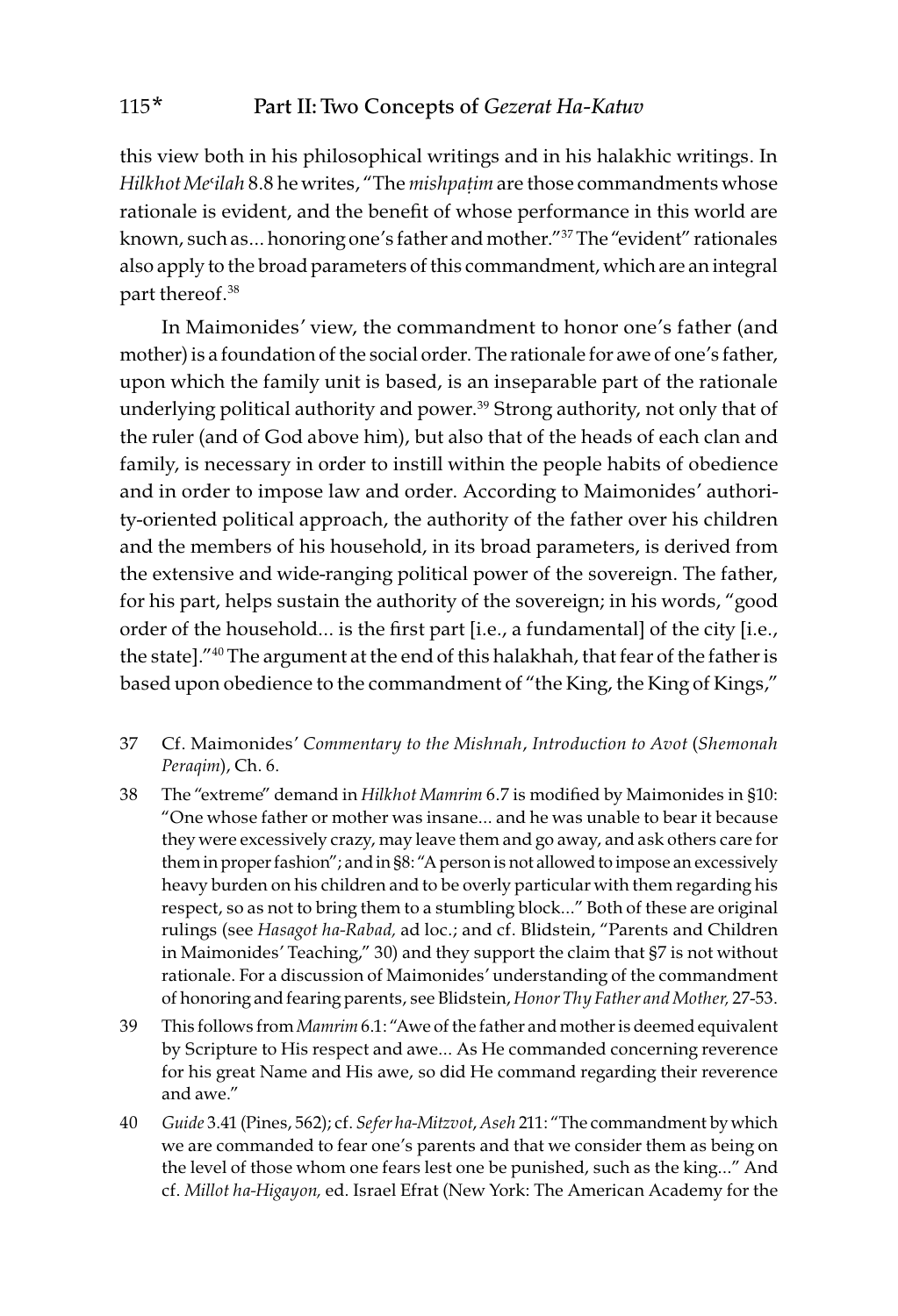cannot only indicate that God is the source of authority of this commandment, since His authority is the source of every halakhah. Moreover, it is important for Maimonides to emphasize the power of the heavenly King in comparison to the political power of the earthly sovereign ("king of flesh and blood"). Both parts of this argument imply that the authority of the father is derived from the authority of God, and indirectly from that of the political ruler.<sup>41</sup> A certain analogy is also implied here: just as one cannot "struggle against" the decrees of the king, all the more so can one not struggle against the decrees of "He who spoke and the world was, at His will."42 Even though it may be painful "beyond measure," one may not disagree with the commandment to honor and fear one's parents. The emphasis on the divine component of this commandment implies that this honor and fear is intended to support the authority of the sovereign and eventually of God Himself. This approach has a long tradition, going back to Plato (Laws, 790b) and Aristotle (Politics, 1259b), and continuing through Alfarabi and other Arab philosophers.<sup>43</sup>

The phrase *gezerat ha-katuv* in this halakhah thus has an explicitly jurisprudential meaning, and is identical in meaning to its use in the halakhot discussed so far. Here too it indicates a specifically literal reading of the commandment and, as in most of the examples cited above, it too is a verbal idiom which has no direct relation to "Scripture" or even to that which is written. Again, the "edict" indicates a conclusive, fixed halakhah from which one may not deviate. What is unique about the wording in this example, "but he shall accept gezerat ha-katuv and keep silent," is that it does not contradict the rationale of the commandment, but is actually derived from it.

Study of Judaism, 1938), 60 (Hebrew). This argument is further strengthened by the inclusion of the laws of honoring one's parents in the Laws of Rebels.

- 41 See Hilkhot Mamrim 6.1 (above, n. 36).
- 42 The addition of the word "at his will" (kir*ṣ*ono) is intended to emphasize the specific, literal application at the expense of discretion, as if to say: "The source of everything, including the commandment to honor one's parents, is in God's will." Of course, one ought not to conclude from this wording that the source of the mitzvah is specifically in God's will and not in His wisdom. See Part I, 127–29.
- 43 See the bibliography in Maimonides' Guide of the Perplexed, trans. and ed. M. Schwarz (Tel Aviv: Tel Aviv University, 1996), 584 n. 48 (Hebrew). Elsewhere, Maimonides notes an additional reason for this commandment rooted in "deeds of kindness." See Blidstein, Honor Thy Father and Mother, 33.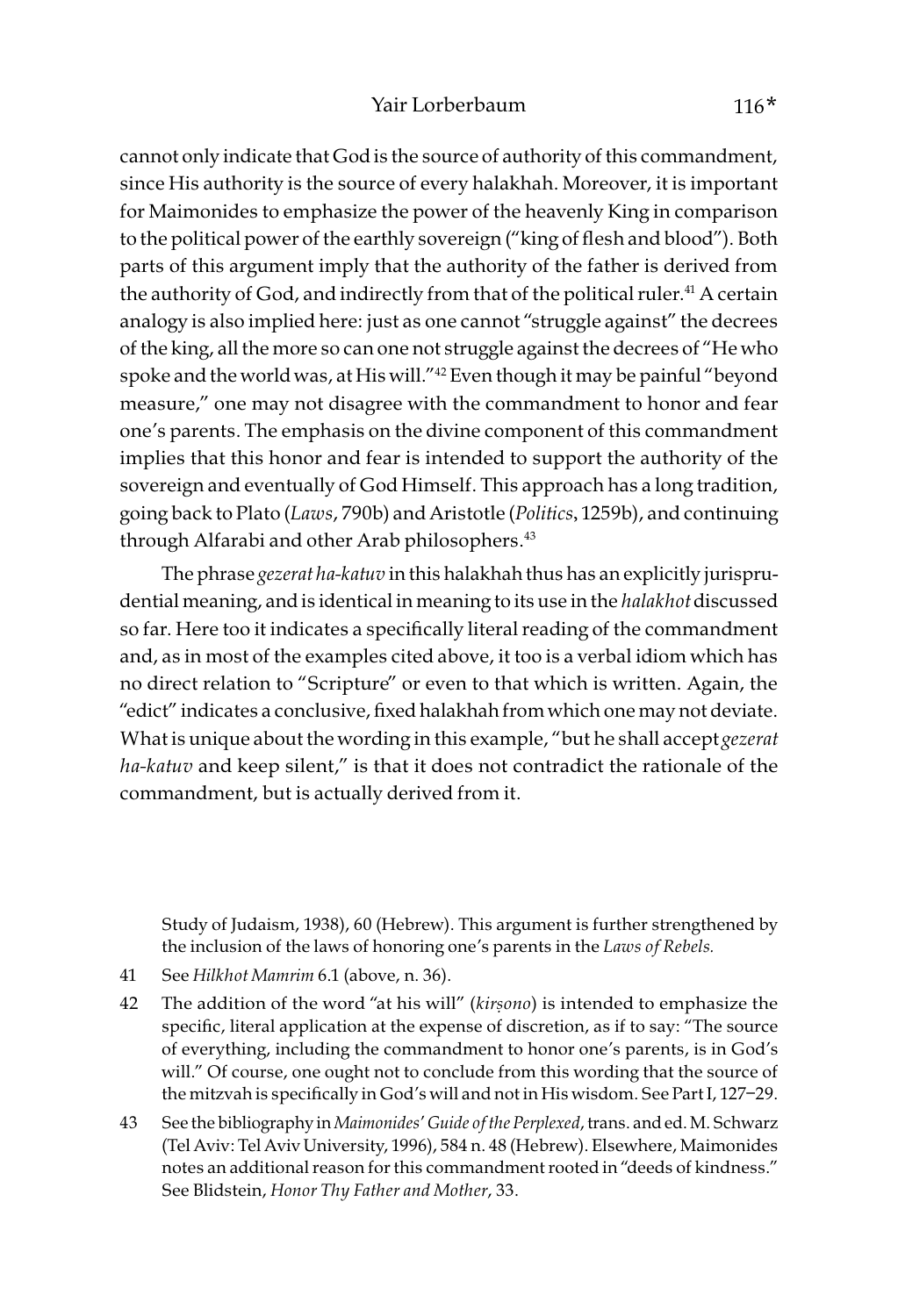## 4. Conspiring Witnesses: "That the Torah believes the testimony of the latter witnesses rather than that of the former is *gezerat ha-katuv*"

#### Hilkhot Edut (Laws of Witnesses) 18.3:

That the Torah believes the testimony of the latter witnesses rather than that of the former is a scriptural decree. Even if the former witnesses were a hundred, and two people came and exposed their falsehood and said: "We testify that all hundred of you were with us on such-and-such a day in such-and-such a place," they are punished on the basis of their words, for two are like a hundred and a hundred are like two. Likewise, [if there are] two groups of witnesses who contradict one another—we do not follow the majority, but rather we reject both of them.

Chapter 18 of Hilkhot Edut deals with the law of edim zomemim—witnesses who conspire to cause an innocent party to be punished through means of false testimony. The term *gezerat ha-katuv* does not appear in the talmudic sources dealing with this subject; rather, again, its appearance in this halakhah is original. Commentators and halakhists agree that in this context, as in the others we have seen, gezerat ha-katuv indicates that this is a law "impossible to understand and contrary to common sense."44 However, this halakhah in Mishneh Torah is not without rationale, as Maimonides exhibits his characteristic penchant for explanation. The chapter opens with the following definition:

44 See Rappaport, "On the Reason," 100, and the bibliography in n. 68. See also his references to other commentators, 92; Y. Blidstein, "The Judge's Own 'Truth' as a Judicial Instrument: Maimonides' Laws of Sanhedrin 24:1–3," Diné Israel 24 (2007): 127 n. 21 (Hebrew); Ettinger, Evidence in Jewish Law, 32–33; and cf. Josef Stern, "The Idea of Hoq in Maimonides' Explanation of the Law," in Maimonides and Philosophy: Papers Presented at the Sixth Jerusalem Philosophical Encounter, May, 1985, ed. Shlomo Pines and Yirmiyahu Yovel (Dordrecht: M. Nijhoff Publishers, 1986), 291; D. Henshke, "Conspiring Witnesses: Towards the Solution to an Ancient Riddle (in Wake of Sifrei Zuta Devarim)," Tarbiz 72 (2003): 351 (Hebrew). Henshke quotes Maimonides' formulation and comments: "The fact that the Torah believed the latter [pair of] witnesses… is a 'scriptural edict'—without any rationale; this, notwithstanding his well-known tendency to explain the laws of the Torah in accordance with reason." And cf. D. Henshke, "On the Question of the Unity of Maimonides' Thought," Da'at 37 (1996): 43-44 n. 23 (Hebrew).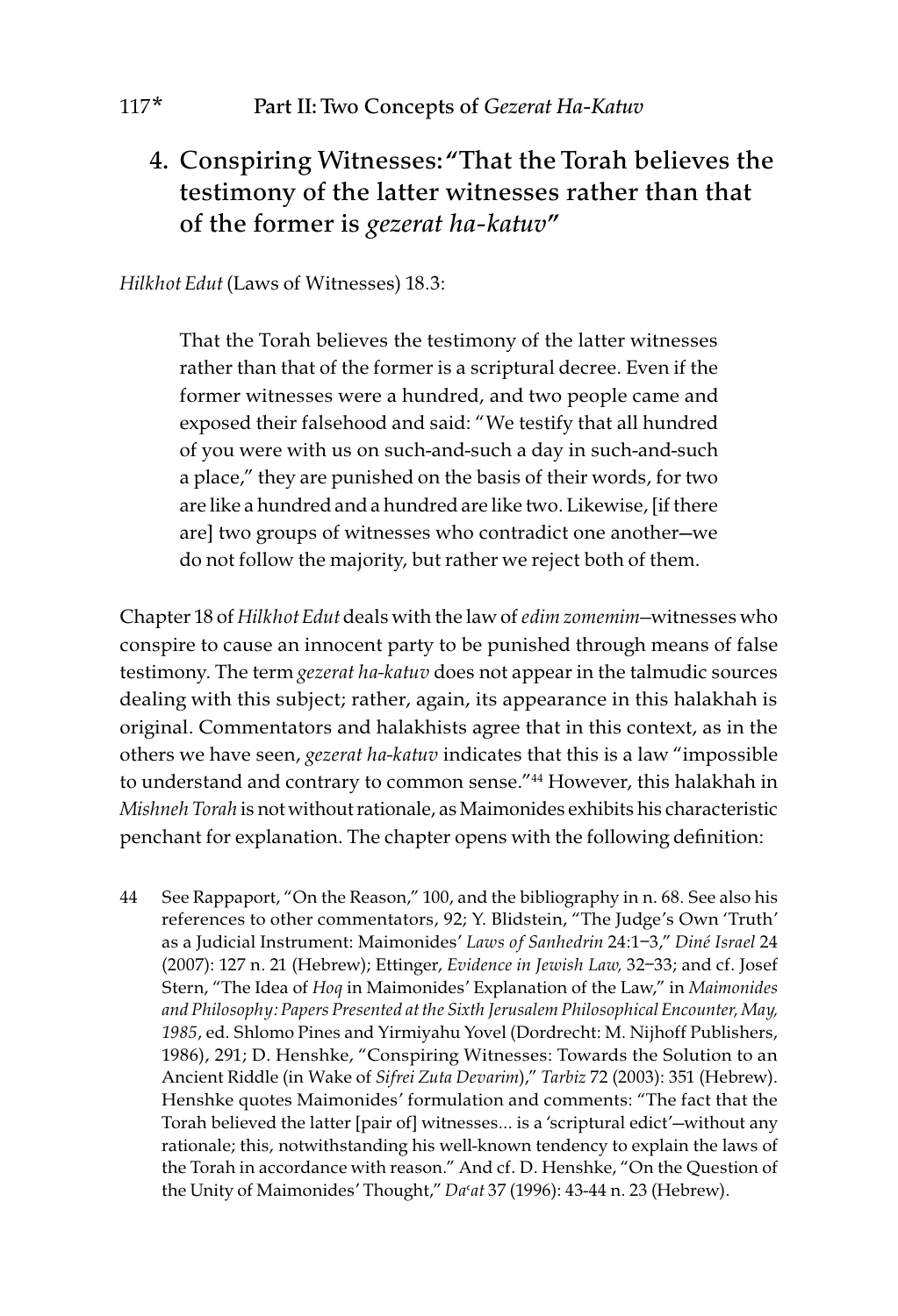One who testified falsely, and it is known by means of witnesses that he testified falsely, is called a "conspiring witness" (ed zomem). And it is a positive commandment to do to him that which he wished to do to his fellow by means of his testimony. If they testified regarding a transgression for which the punishment is death by stoning, and their testimony was confuted, they are all executed by stoning… (18.1).45

Immediately thereafter, in halakhah 2, Maimonides qualifies this law:

To what does this refer? To witnesses [whose testimony] was confuted. But [if there were] two groups [whose testimony] contradict one another, such that there is no testimony here, neither one is punished, because we do not know which one is the lying group.

And he then proposes the following distinction:

And what is the difference between confuting [hak*ḥ*ashah, false testimony] and [making them to be] conspiring [witnesses] (hazamah)? Confuting pertains to the testimony itself; this one says, "This thing happened," and that one says, "It did not happen," or it is implied by his words that it did not happen. And making them to be conspiring witnesses relates to the witnesses themselves, and the witnesses who showed them to be conspirers because they do not know whether the thing happened or not.

In order to clarify the matter, he illustrates it through the following example:

How so? If witnesses came and said, "We saw this one who killed a certain person or loaned a maneh to such-and-such on such-and-such a date in such-and-such a place," and after they testified and were [cross-]examined two others came and said, "On such-and-such a day and in such-and-such a place we were with you and with those people the entire day, and these things

<sup>45</sup> On the reason for this commandment according to Maimonides, see Guide III.41 (Schwarz, 379).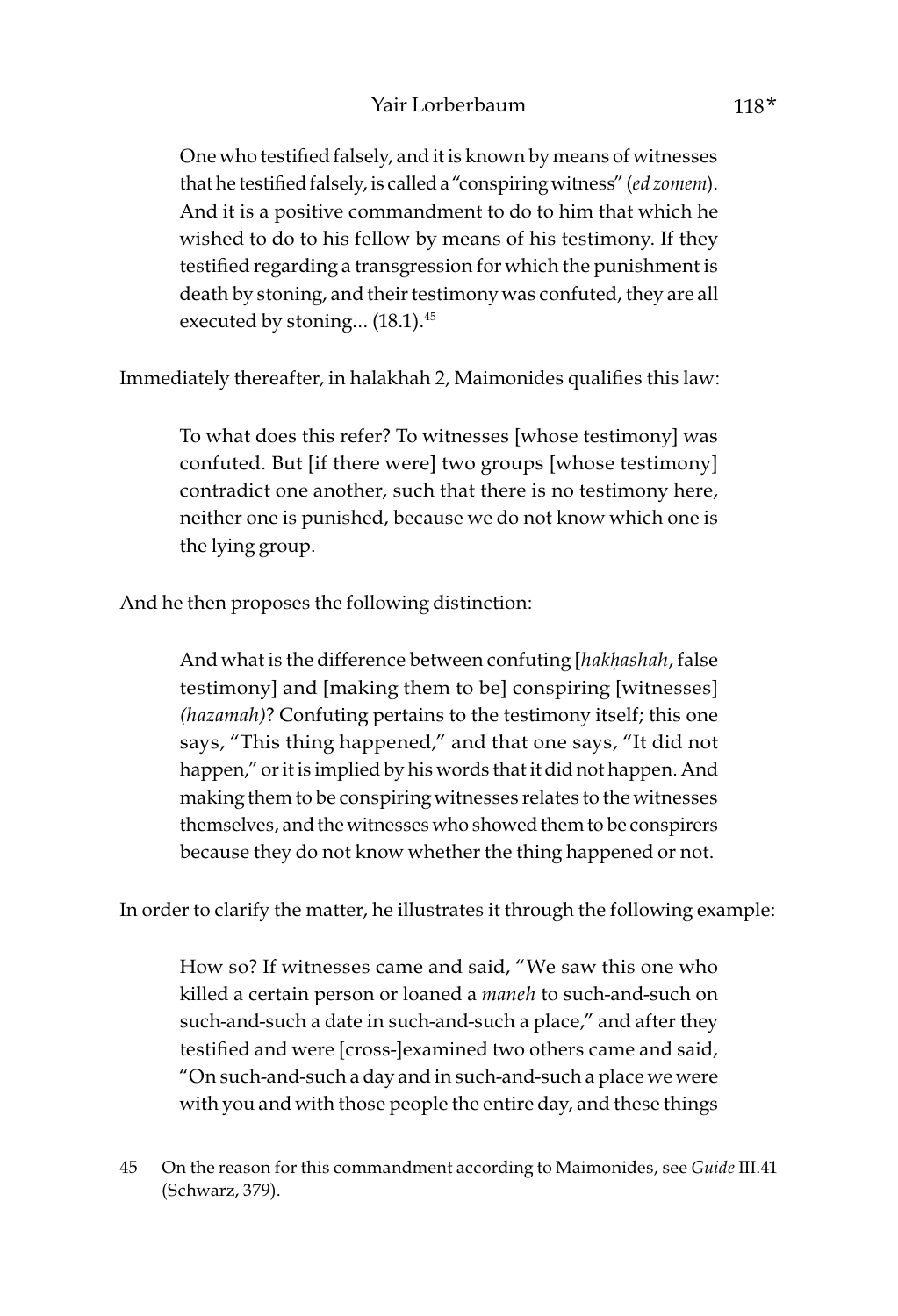never happened—this one did not kill that one, and this one did not loan to that one"—this is confuting [of the testimony].

And if they said to them, "How can you testify thus? This person who killed or was killed, or who loaned or borrowed, was with us on that day in a different city"—this testimony is [also] confuted, for it is as if he said, "This one did not kill that one, and this one did not loan to that one, for they were with us and this thing did not occur"—and so for all similar things.

But if they said to them, "We do not know whether this one killed that one on such-and-such a day in Jerusalem as you say, or did not kill him. But we testify that you were yourselves with us on that day in Babylonia"—these are made to be conspiring witnesses, and they are executed or required to pay.

At the end of this lengthy halakhah, Maimonides adds an explanation, "Since the witnesses who were proved to be conspiring did not take care regarding their own testimony, whether it was true or false."

Maimonides already suggested this explanation for the law of conspiring witnesses in his Commentary on the Mishnah at m. Mak. 1.4, in almost identical language:

The witnesses are executed on the basis of the testimony of those who confuted them, even though they are two against two, because the [latter] testimony pertains to the witnesses themselves and does not pertain to the substance of the testimony, to support it or nullify it. For they say, "We do not know if that person killed as you say or if he did not kill, and we are not responsible for the testimony. But we testify that you were with us in such-and-such a city on such-and-such a day." Hence we accept their words, and the witnesses are executed.46

Maimonides distinguishes between conspiring witnesses, whose convicting witnesses are testifying against the conspiring witnesses themselves (gufam shel edim; "you were with us, hence you are lying"), and their testimony is decisive and "lethal," and confuting witnesses, whose words relate to "the substance of

<sup>46</sup> Maimonides, Commentary to the Mishnah, ed. and trans. Y. Kapah (Jerusalem: Mosad Ha-Rav Kook, 1967), 152.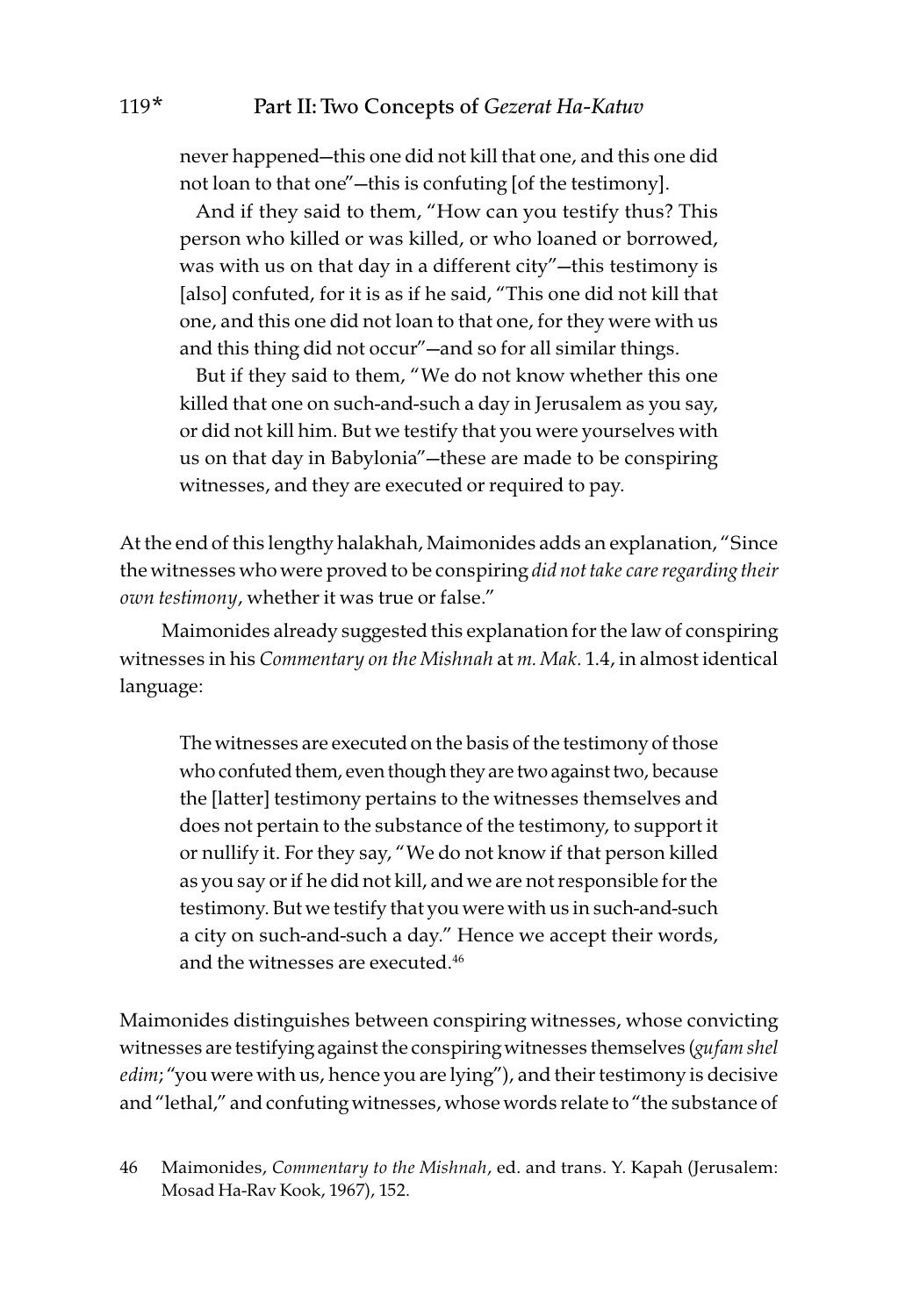the testimony," and whose testimony thus merely neutralizes or nullifies the testimony of the opposing group, for "we do not know which one is the lying group." The difference between them is rooted in a more general distinction in the talmudic rules of evidence and testimony—namely, the difference between the status of the accused and that of the witness in legal procedures. In talmudic law, the accused is not a witness; he does not testify either to his own benefit or to his detriment ("a person does not make himself out to be wicked").<sup>47</sup> In a procedure conducted against him, his own testimony is inadmissible. Only other witnesses can testify to his deeds.<sup>48</sup> A conspiring witness, whose testimony pertains to himself and not to the substance of another's testimony, loses his status as a witness and becomes an accused. Therefore, his own denial, whether explicit or implied ("I was not with you on such-and-such a day in Babylonia"), is not accepted by the Court.<sup>49</sup> This principled distinction between

- 47 See above, section 2. The same holds true also regarding the litigant in civil law (see the following note).
- 48 See the Introduction to Laws of Witnesses in the Mishneh Torah: "Laws of Testimony, which include eight commandments…. [the fifth commandment being] that a transgressor shall not give testimony"; and ibid., 3.4 and 9.1: "Every testimony from which the one testifying may gain benefit, he may not testify, for this is like one who testifies concerning himself." And cf. H. S. Hafetz, "The Role of Testimony in Jewish Law," Diné Israel 9 (1978–80): 59–60 (Hebrew); Ettinger, Evidence in Jewish Law, 88–91.
- 49 This strict approach is contrary to the claim made in b. Sanh. 27a, "What reason did you see to rely on these? Rely rather on those!," according to which there is no cogent reason for rejecting the testimony of the conspiring witnesses concerning themselves (as opposed to that of the witnesses who prove them to be conspiring witnesses); hence, this is a halakhah without any rationale. This argument is brought in the context of the talmudic discussion of the dispute of Abbaye and Rava: "[The case of] a conspiring witness… Abbaye said: He is ruled unfit retroactively—from the moment that he testified he is an evildoer, and the Torah says, 'Do not join hands with a wicked man [to be a malicious witness]' [Exod 23:1]—do not make an evildoer into a witness. Rava said: From this point on he is unfit; [the law of] the conspiring witness is an innovation. What reason did you say to rely on those? Rely on those! You have not anything concerning him but from the time of his innovation." Rashi (ad loc.) comments: "'It is an innovation'—that two are ruled unfit because of two others who say: 'You were with us.' What reason did you see to rely on them? Rely rather on those! Rather, it is a scriptural edict; therefore, you may only apply it from the time of the innovation and thereafter—i.e., from the moment that they were found to be conspiring." It may be that, under Rashi's influence, the commentators erroneously taught that the term gezerat ha-katuv in Hilkhot Edut 18.3 refers to a halakhah without any rationale. It is important to note that this is an exceptional example of the use of gezerat ha-katuv by Rashi in the theological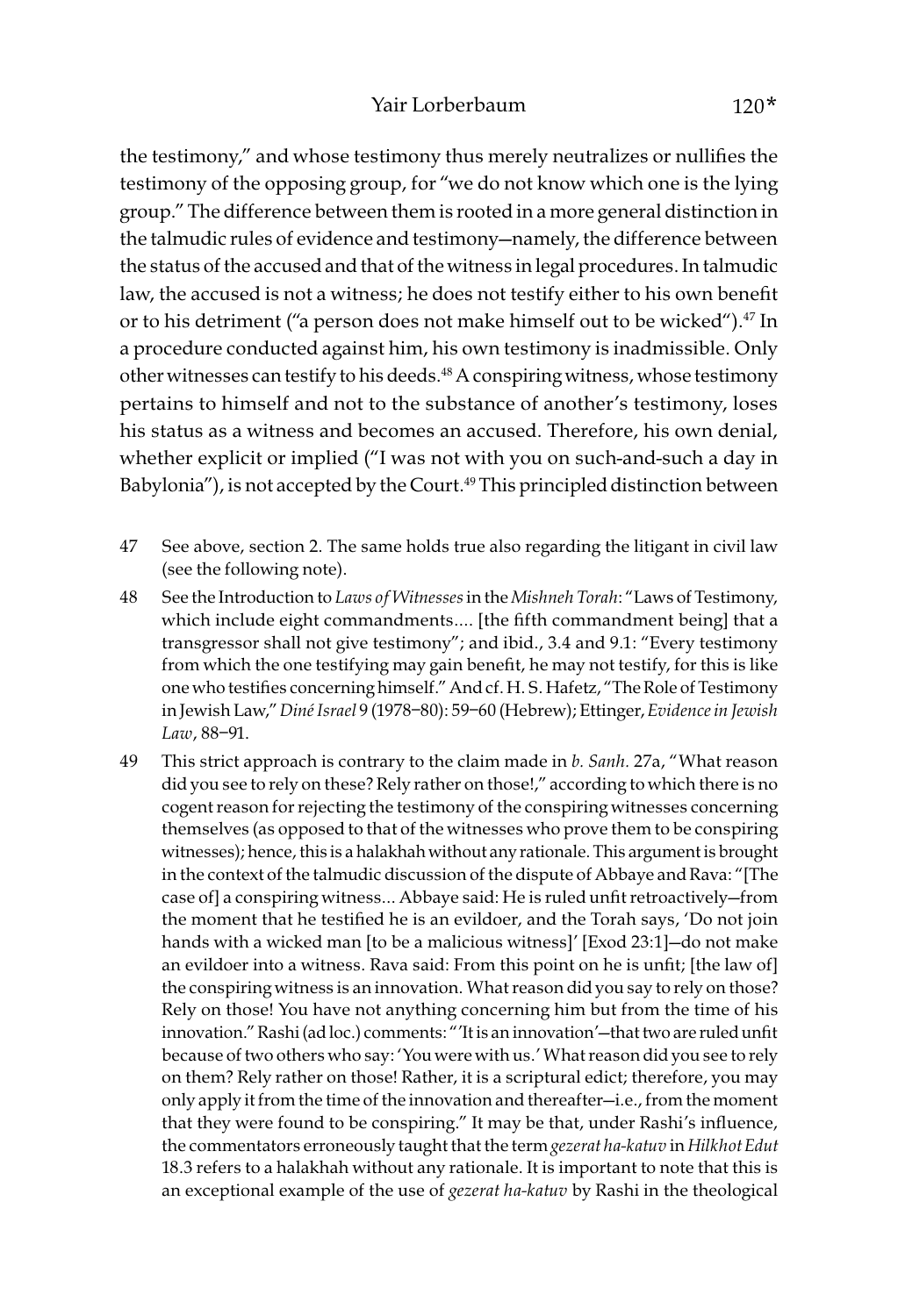the status of the witness and that of the accused (who is not a witness) appears in Nahmanides' Commentary concerning conspiring witnesses in Deuteronomy 19:18, where he adopts Maimonides' explanation:

Therefore, there comes the reliable tradition, which explained that the witnesses are shown to be conspiring when the convicting witnesses say: "Were you not with us on such-and-such a day" [*m. Mak.* 5.1], the reason being that this testimony regards the [conspiring-YL] witnesses themselves, but they [the conspiring witnesses-YL] are not trustworthy regarding themselves to say [in other, similar, cases, when they are accused by convicting witnesses-YL] "We did not do thus," for these [the convicting witnesses-YL] could have said concerning them [the conspiring witnesses-YL] that they killed somebody or violated the Sabbath [and the accused witnesses cannot give a counter testimony-YL].<sup>50</sup>

This formalistic explanation, which is not characteristic of Maimonides (who generally speaking avoids explanations of this type), is consistent with the formalism predominant in the talmudic laws of evidence and testimony, which impose strict limitations on judicial discretion. The degree to which this explanation is convincing to the contemporary reader, who is accustomed to more flexible rules of evidence and testimony, is of secondary interest to us here. It is sufficient for our purposes to know that the use of the term gezerat ha-katuv in Hilkhot Edut 18.3 does not indicate an arbitrary halakhah or one lacking in underlying rationale.<sup>51</sup>

The argument in Hilkhot Edut 18.3, "the Torah believed the testimony of the latter witnesses above that of the former is *gezerat ha-katuv*," is thus not a theological one. This is a jurisprudential–halakhic assertion. The meaning of the term gezerat ha-katuv in this halakhah is that the removal of the status of

sense. He uses this term dozens of times in his commentary on the Talmud, and insofar as I examined it the majority of cases use it in a jurisprudential–halakhic sense. Nevertheless, this point requires a more thorough and separate study.

- 50 Naḥmanides, Commentary on the Torah, ed. C. Chavel (Jerusalem: Mosad Ha-Rav Kook, 1976), 433 (Hebrew).
- 51 Commentators and halakhists have offered reasons for this law in a less formalistic direction, and have not seen it as a halakhah without rationale. See, e.g., R. Nissim of Gerona, Derashot ha-Ran, Eleventh Sermon, ed. L. A. Feldman (Jerusalem: Mekhon Shalem Yerushalayim, 1977), 197.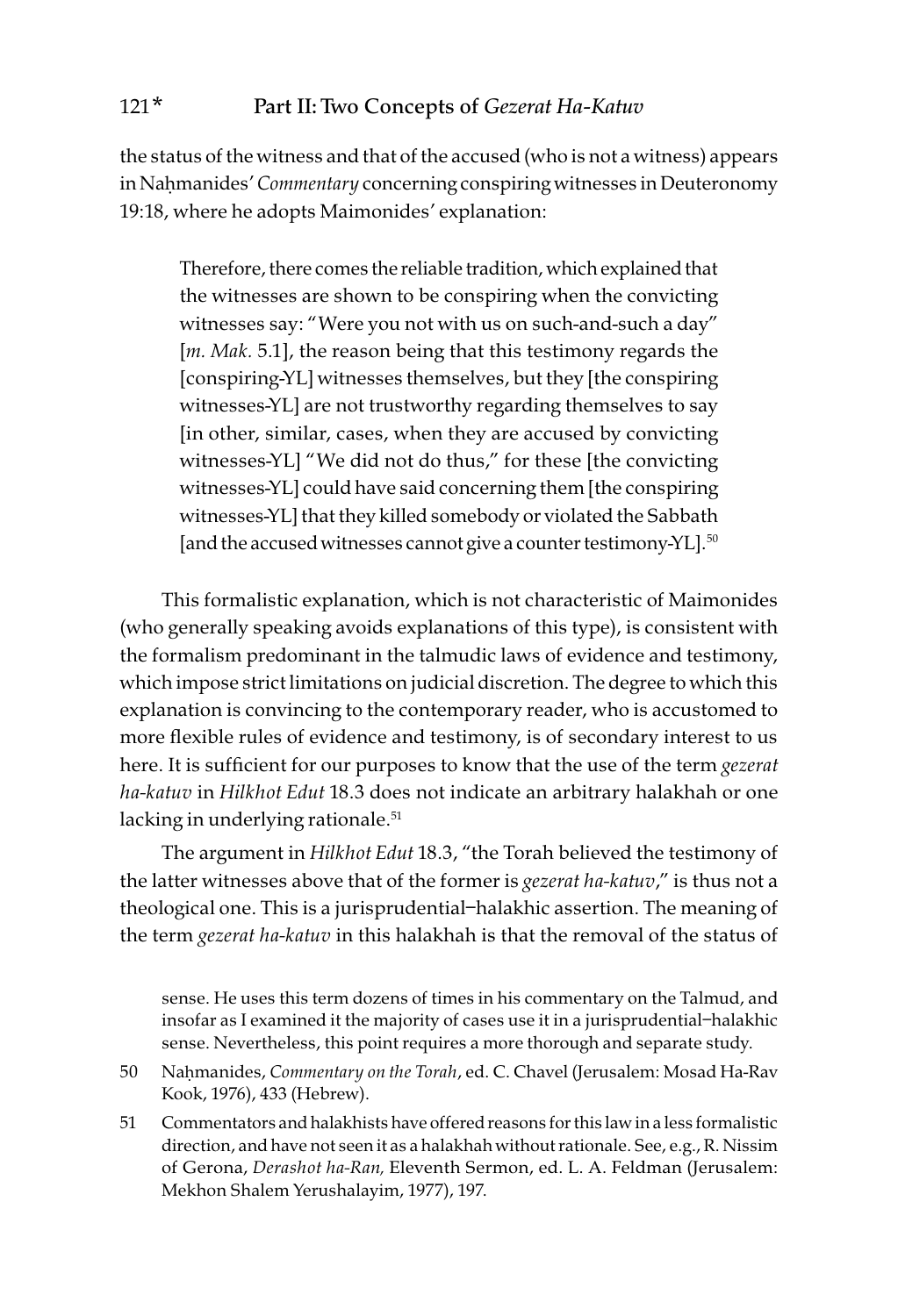witness from the "former witnesses," as explained in the previous halakhah, is not subject to discretion, but must be applied in a literal manner.<sup>52</sup> Gezerat ha-katuv in this halakhah refers, not to the presumption of "reliability" or "trustworthiness" of the "latter witnesses," but rather makes it a categorical presumption from which one may not depart. This clearly follows from the stipulation that "even if the former witnesses were one hundred, and two people came and exposed their falsehood… for the two are like one hundred and the one hundred are like two." The instruction to read this halakhah literally as a "scriptural decree" applies even when two witnesses confute one hundred. Even in this extreme case the latter have no standing as witnesses and "they are punished on the basis of their testimony." In the same breath, Maimonides draws a parallel between making witnesses into "conspiring witnesses" and "confuting" them. There too, "one does not follow the majority," and he applies gezerat ha-katuv ("that the two are like one hundred," etc.). But, unlike the case of conspiring witnesses, here the "two groups of witnesses contradict one another" and, owing to doubt about the facts, "both of them are rejected."

It is easy to see why Maimonides felt the need in this halakhah to stress that the presumption of reliability of the conspiring witnesses is a "scriptural decree" from which one may not deviate. And, conversely, we can see that he did not feel the need to stress the scriptural decree regarding the basic halakhah that "it is the law of the Torah that one does not accept testimony, either in matters of civil law or in matters of capital law, except from witnesses" (Hilkhot Edut 3.4)—and not from the litigants— which is the basis for this rule. Unlike the typical accused, such as one who has violated the Shabbat or committed murder, a "conspiring witness" originally possessed the status of a witness. When the witnesses who confute his testimony appear, his status suddenly changes to that of a "litigant," who is only the subject of testimony of others. The crime for which he is accused is the (false) testimony that had been heard in court, which implies contradicting the confuting testimony—but only his own testimony becomes inadmissible.<sup>53</sup> Moreover, the distinction between confuted testimony and conspired testimony, as suggested in the previous halakhah, is subtle and formalistic. As we may remember, confuted testimony is: "We

52 See Blidstein, Political Concepts, 134 n. 17, who noted the formalistic nature of this halakhah, albeit without relating to the use of the term gezerat ha-katuv.

53 The change in the status of the conspiring witness, from witness to accused, is already implied in Deut 19:15–18; however, it does not follow from these verses that the testimony of the accused is not admissible.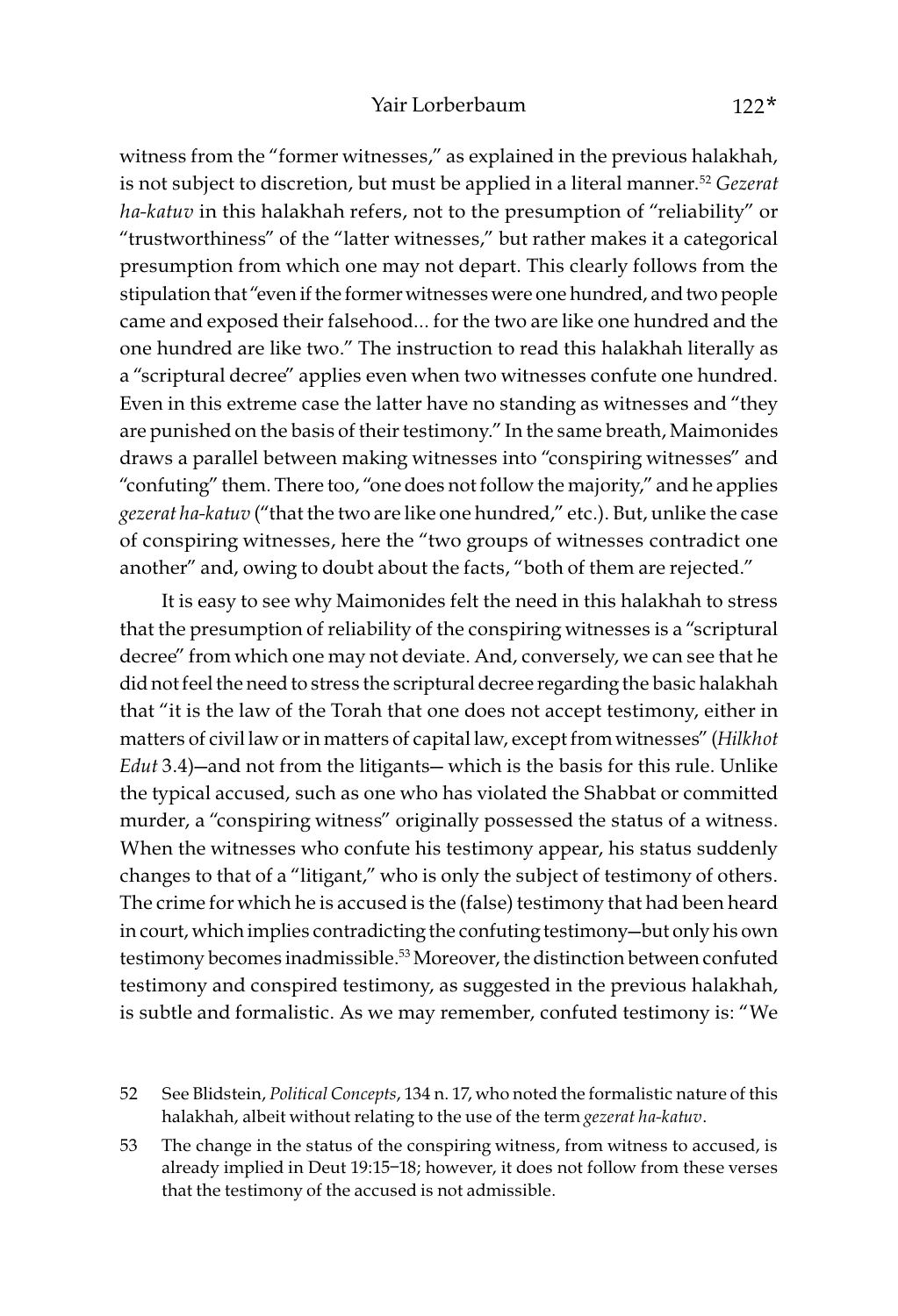were with you on such-and-such a day and in such-and-such a place together with those (i.e., the accused murderers) the entire day, and these things never happened." In contrast, the form of conspired testimony is: "We do not know whether this one killed that one on such-and-such a day in Jerusalem, as you say, but we testify that you were yourselves with us on that day in Babylonia." Does the seemingly fine difference between these two forms of testimony justify the normative difference between them? These considerations strengthen the talmudic question: "What did you see that you relied upon these? Rely upon those!" Maimonides was well aware of these difficulties (which do not pertain to the halakhah that lies at the root basis of the presumption mentioned) that invite distinctions, explanations, and "deviations." Therefore, he specifically began here with the words: "And that the Torah believed… is a scriptural decree."54

### 5. "That the Torah disqualifies the testimony of relatives… is *gezerat ha-katuv*"

Hilkhot Edut (Laws of Testimony) 13.15:

That the Torah disqualifies the testimony of relatives, is not because there is a presumption that they love one another, for he does not testify either to his benefit or to his detriment; rather, it is gezerat ha-katuv. Therefore, one who loves or hates another person is qualified for testimony, even though he is disqualified to serve as judge [in a case involving him], for the Torah only decreed regarding relations.

54 Maimonides also alludes to the formalistic aspect of the laws of witnesses in Hilkhot Yesodei ha-Torah 7.7. He distinguishes between a false prophet and a true prophet: "It is possible that [a person] may perform a sign or wonder and, though he is not a prophet, there is substance to this sign. Nevertheless, there is a mitzvah to listen to him for, as [he] is a great man and a sage and fit for prophecy, we rely upon his presumption [of prophecy], just as we are commanded to rule on matters of law on the basis of two kosher witnesses, even though it is possible that they testified falsely for, given that they are presumed by us to be fit, we keep them in their presumption of being fit. And regarding such matters and the like it is said, 'The secret things are for the Lord our God, and the revealed ones to us and our children' [Deut 29:28], and it is said, 'For man sees to the eyes, and the Lord sees to the heart' [1 Sam 16:7]."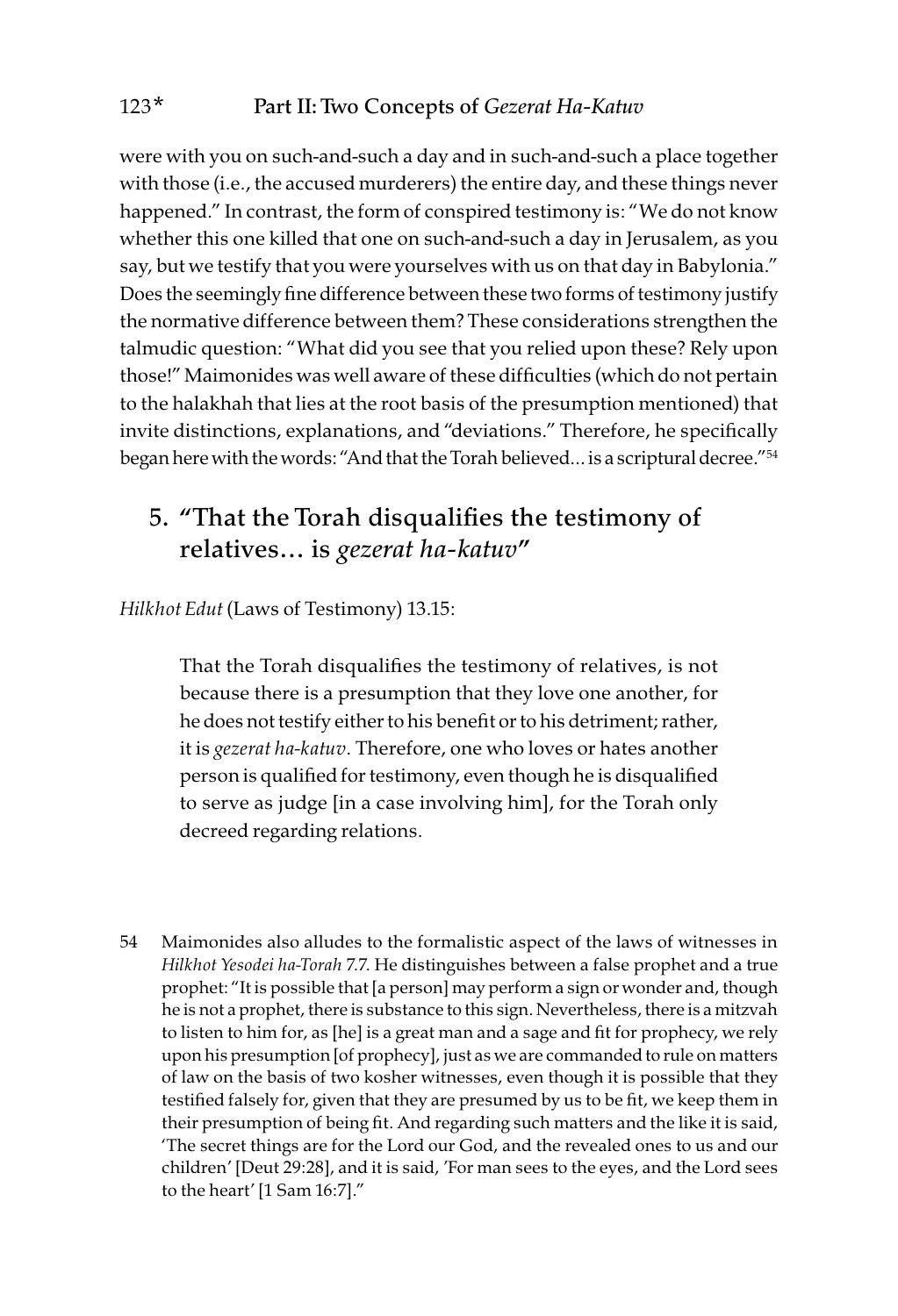Here too the commentators and halakhists think that gezerat ha-katuv alludes to a halakhah lacking in rationale. Apart from the fact that, to their mind, this term always has a theological meaning, this view is reinforced by two factors. First, by the seeming rejection of the reason for their disqualification; since they are not allowed to testify against a relative even to his detriment, then the rule is not "because there is a presumption that they love one another." In fact, the term gezerat ha-katuv is situated uniquely in the argumentative structure. Whereas in all of its appearances thus far (five in number) the rationale for the halakhah, whether explicit or implicit, appears alongside it, here, in Edut 13.15, Maimonides seems to reject the accepted reason in order to declare in its place, "rather, it is a scriptural decree."55 The second factor reinforcing this theory is the language used in Sefer ha-Mitzvot: "The 287<sup>th</sup> mitzvah is that the judge is admonished not to accept the testimony by relatives concerning one another... and this is a scriptural decree (ve-zeh gezerat ha-katuv), which has no reason under any circumstances (ein lah *ṭa*'am be-shum panim), and you should know this (ve-da $\alpha$  zeh)."<sup>56</sup>

- 55 The only halakhot similar to these are Hilkhot Tefillah 9.7; Hilkhot Mikva'ot 11.12; and Hilkhot Teshuvah 3.4. See Part III, Chapter 4, sections 1–3, respectively.
- 56 Maimonides, Sefer ha-Mitzvot, ed. H. Heller (Jerusalem: Mosad Ha-Rav Kook, 1995), 171. Nearly all commentators and researchers interpret the phrase "scriptural decree" in Hilkhot Edut 13.15 as a halakhah for which there is no rationale. See, for example, Rappaport, "On the Reason," 90, who writes, "A major source for this rule (i.e., that the phrase gezerat ha-katuv refers to something which does not have any known rationale) may be found in Maimonides' words regarding the unfitness of blood relatives [for testimony]. He writes as follows in Sefer Shoftim: 'that the Torah ruled them unfit,' etc." Cf. ibid., 99–100; and Blidstein, Political Concepts, 127 n. 21. Compare Stern, "On Alleged Contradictions," 290–91: "The term gezerat ha-katuv is used to emphasize that the law [i.e., that testimony of those who love or hate a given person is admissible– YL] is opposed to logical reasoning [in contradistinction to the rule that relatives are inadmissible–YL], but we may not conclude from this that this mitzvah has no rationale at all." Cf. Encyclopaedia Talmudica, s.v. "Gezerat ha-katuv," which, based upon Maimonides' words, explains:

There are places which speak of gezerat ha-katuv not only with reference to a law, but also regarding a certain reality, namely, that we assume that a certain thing is thus in reality, even though in terms of reason the reality may be different, such as relatives being disqualified for testimony. And the reason is not that we suspect that they are lying because of the presumption that they love one another, for even Moses and Aaron are not considered reliable [with regard to one another]. Moreover, relatives may not testify either to the benefit of the other or to his detriment; rather, it is a scriptural edict (Maimonides, ibid.). And the a*ḥ*aronim wrote that neither is it the intention to say that it is a scriptural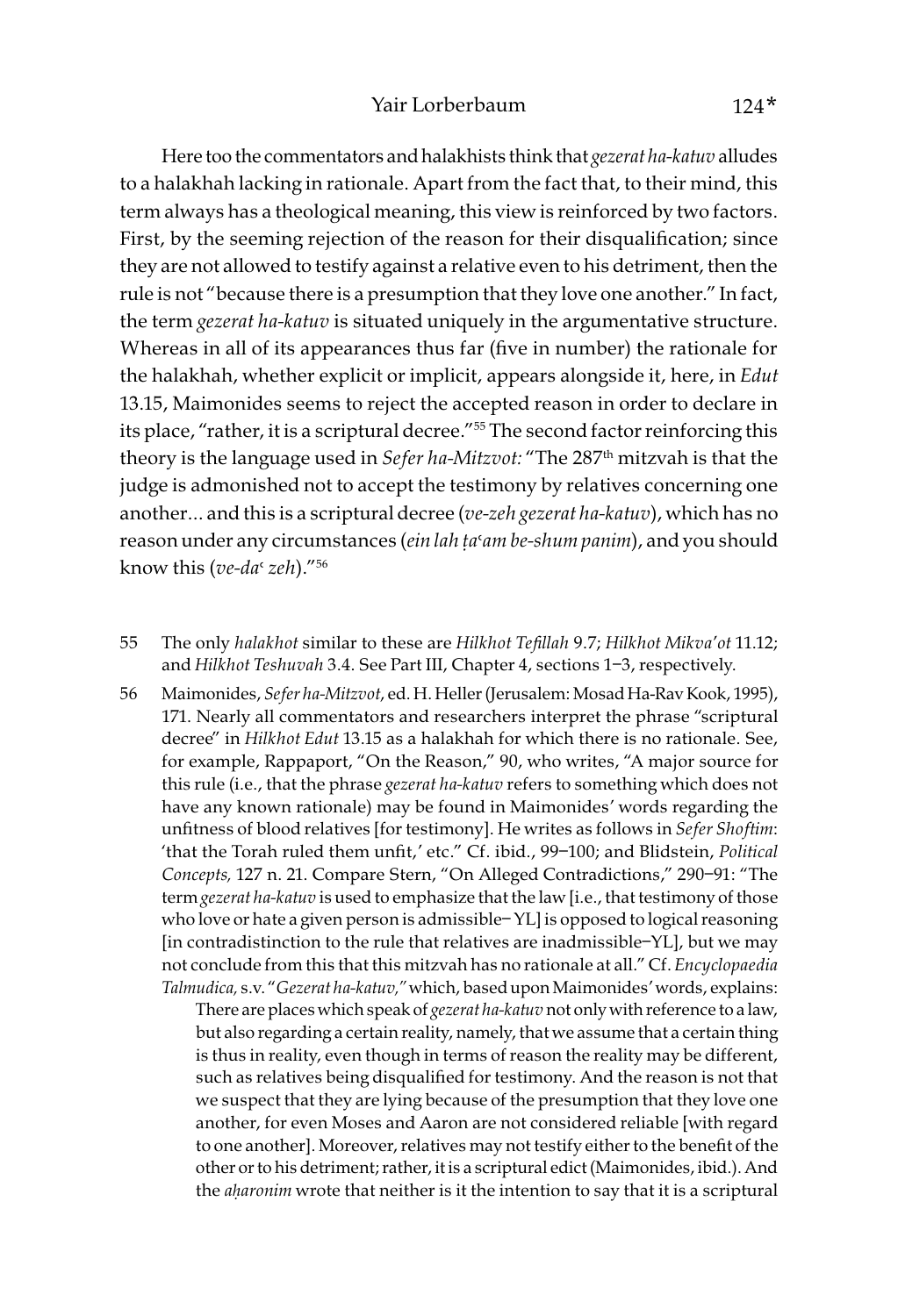But Hilkhot Edut 13.16 in fact has a rationale. The point of departure for the conceptual and textual discussion that follows is the recognition that the halakhic principle that a relative is disqualified from testifying is self-evident. After all, he is an interested party. It simply makes no sense to conclude that the reason for the disqualification of a relative is unknown. Rather, because the reason is self-evident, this halakhic principle, which similarly applies to a wide range of laws that also overlap the boundaries of consanguinity, is far removed from the category of *ḥ*uqqim.

Indeed, as we shall see below, in a number of places in Hilkhot Edut Maimonides emphasizes that having an ulterior interest in a specific matter, the very reason for the disqualification of relatives, affects the validity of testimony even of a person who is not a relative (in the formal sense), to the extent that the judge ought to ignore it.<sup>57</sup> This subject appears in several talmudic sources, and is repeated among commentators and other halakhic authorities.<sup>58</sup> In the final analysis, relatives typically "love one another," and, regardless, are not apathetic to one another.

Before explicating the language used by Maimonides in Hilkhot Edut 13.15, I wish to suggest a fundamental distinction concerning laws of testimony and evidence. In discussing laws of testimony, it is useful to draw a distinction

> ordinance that they are unfit for testimony, even though we presume that they are speaking the truth, for in monetary law, whenever it is known to us that this one owes money to that one, there is no need for testimony. Rather, it is a scriptural edict that we presume them to be lying (5:565).

Similarly, S. Ettinger, "Law and Equity in Maimonides and Aristotle," in On Law and Equity in Maimonidean Jurisprudence: Reading the Guide for the Perplexed III:34, ed. H. Ben-Menahem and B. Lifschitz (Jerusalem: Hebrew University, 2004), 242–43 (Hebrew), also attributes the theological sense to gezerat hamelekh in b. B. Bat. 159a (see below).

- 57 It is possible to think of various reasons for disqualifying close relatives—e.g., so as to avoid intra-familial tension—but it would seem that the main concern is the possibility of ulterior motives.
- 58 See, e.g., m. Sanh. 3.1; b. Sanh. 23a. Among the commentators, see, e.g., Sefer ha-*Ḥ*innukh §589, ed. C. D. Chavel (Jerusalem: Mosad Ha-Rav Kook, 1990), 717: "The Omnipresent wished to keep us far from engaging in judgment between people, except on the basis of a strong and truthful testimony, clean of any suspicion. To strengthen this matter He removed any testimony of relatives, even to hold them culpable, lest the habit of accepting such testimony be extended to accept it to acquit as well." Cf. Teshuvot ha-Ribash, §168, and Hafetz, "The Role of Testimony," 59, 63. It would appear that this principle was so self-evident that many people found it unnecessary to even mention it.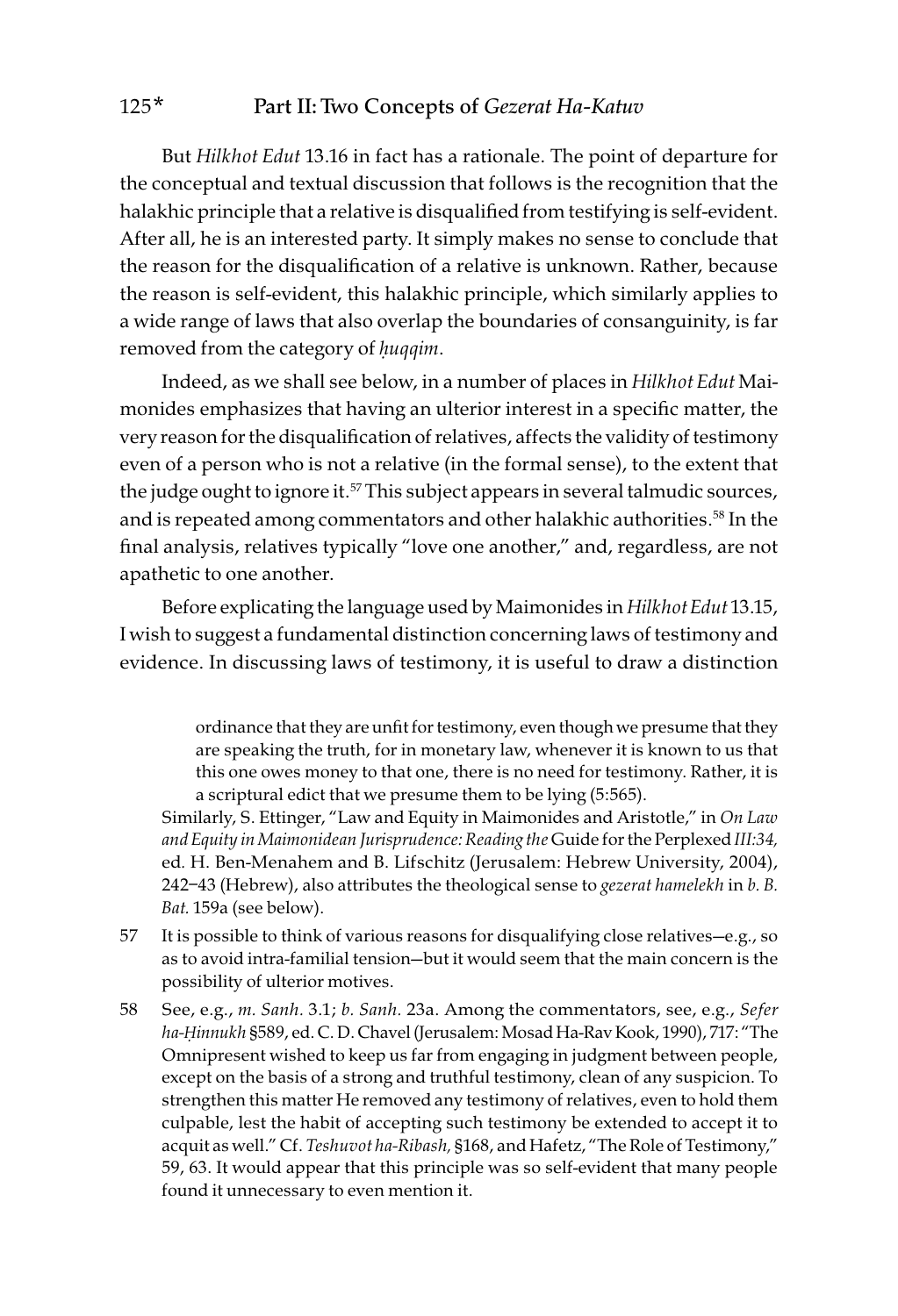#### Yair Lorberbaum 126<sup>\*</sup>

between those kinds of testimony that are discussed in terms of admissibility, and those discussed in terms of weight; or, for our purposes, between the testimony of a relative, which is inadmissible, and that of a kind of [emotional] closeness that affects the weight of the testimony. While there is no conceptual and terminological distinction between admissibility and weight with regard to testimony and evidence in halakhic literature, this distinction may shed light on many of the laws of testimony in the Mishneh Torah (and their parallels in the Talmud), including the one discussed here.<sup>59</sup>

 Our halakhah appears at the end of Chapter 13 of "Laws of Testimony," which summarizes the laws concerning testimony of relatives.<sup>60</sup> The chapter opens with a general statement of principle: "Relatives are disqualified for testimony according to Torah law (min ha-torah)."<sup>61</sup> Immediately thereafter Maimonides defines who is considered a "relative" under Torah law ("relatives from the paternal family alone"),<sup>62</sup> who is considered such "according to their [i.e., the Sages'] words" (i.e., "relatives through the mother or by marriage"),<sup>63</sup> and those who are not considered as relatives for purposes of testimony.<sup>64</sup> Throughout the length of the chapter, with characteristic order and system (from

- 59 At first glance, talmudic halakhah regarding matters of testimony seems to be based primarily upon rigid laws of admissibility and inadmissibility. However, it would be an error to think that it does not contain laws pertaining to the weight of the testimony as well (see below). In this context I shall note that, while one may easily cite an entire body of halakhot regarding testimony that does not relate to the category of admissibility (even though a developed system of law could hardly function without it), it is difficult to imagine a system of law regarding testimony and evidence that does not have a category of weight. In the final analysis, a judge cannot avoid the need to apply his own judgment regarding the contents of testimony.
- 60 For the talmudic sources, see b. Sanh. 27b and the Maimonidean commentators.
- 61 Immediately thereafter, Maimonides cites the source of this law: "As is said: 'The sons shall not die for the fathers' [Ezek 18:20]. From tradition we learn that this prohibition includes the rule that fathers should not be put to death on account of their sons' [testimony], nor sons on account of that of the fathers, and this is also the law regarding other relatives."
- 62 "And these are the father with the son, and with the son's son," etc. (§1).
- 63 §1. Therefore, for example, "husbands of sisters are unfit [to testify] with one another" (§8); and: "He may not testify regarding the son of his wife's sister, nor regarding the husband of the daughter of his wife's sister" (§9).
- 64 For example: "He may testify regarding the son of his wife's sister's husband" (ibid.) or: "The father of his daughter-in-law and the father of his son-in-law may testify regarding one another" (§11).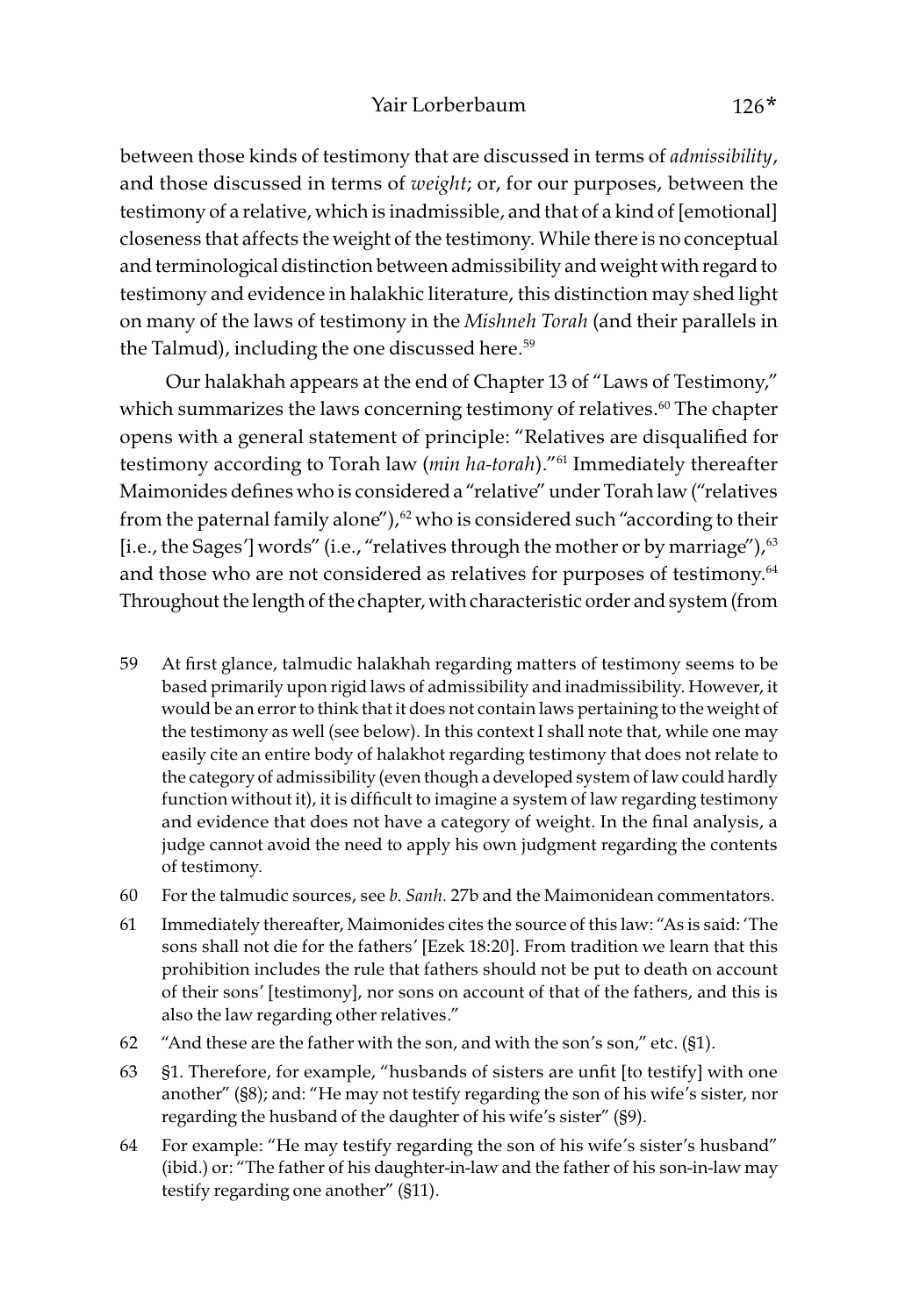general rules to specific details), Maimonides explicates who is disqualified for testimony by reason of consanguinity. All of these halakhot specify those witnesses whose testimony, because of their relation to the litigant, may not be heard in court at all. Or, to use somewhat anachronistic terminology, the testimony of those who are considered relatives is inadmissible; the judge has no discretion regarding them—that is, he is not allowed to relate to it in terms of weight at all.

However, the laws of testimony in the Mishneh Torah are not restricted to rules of admissibility. In another series of laws Maimonides does guide the judge regarding the weight of testimony. Thus, for example, in Hilkhot Edut 16.4, which is concerned with civil law, he writes:

And these matters depend upon the judgment of the judge and the power of his understanding, that he understand the essence of the laws, and how one thing causes another thing, and that he examine deeply: if he finds that this witness has an aspect of benefit from this testimony, even in a distant and far-fetched manner, he should not give testimony concerning it."65

These words instruct the judge to relate to the testimonies that come before him, not only in a mechanical way based on "disqualification" (paslut) and "fitness" (kashrut) (i.e., "admissibility"), but, rather, with discretion. To use modern terminology, he is called upon to understand the testimonies that have been presented to him and to examine them thoroughly in order to determine their weight or reliability. In the final analysis, the judge will be able to know if "this witness has an aspect of benefit from this testimony" only after he evaluates him. But even if it becomes clear to him that the witness has some ulterior interest, it would be a conceptual error to say that his testimony is disqualified. It would be more accurate to describe it as testimony lacking in weight, which the judge ought to ignore. The phrase, "he should not give

65 And further along in the same halakhah: "And in the same way that he may not testify regarding this matter, lest he have an [ulterior] interest regarding his testimony, so too he may not judge regarding that matter; and likewise regarding other categories of disqualification: just as we disqualify witnesses, so do we disqualify judges." It should be noted that the term pasul ("unfit" or "disqualified") is used by Maimonides (as it is also in the talmudic literature) to indicate not only testimony that is inadmissible, but also testimony whose weight is negligible, if not null.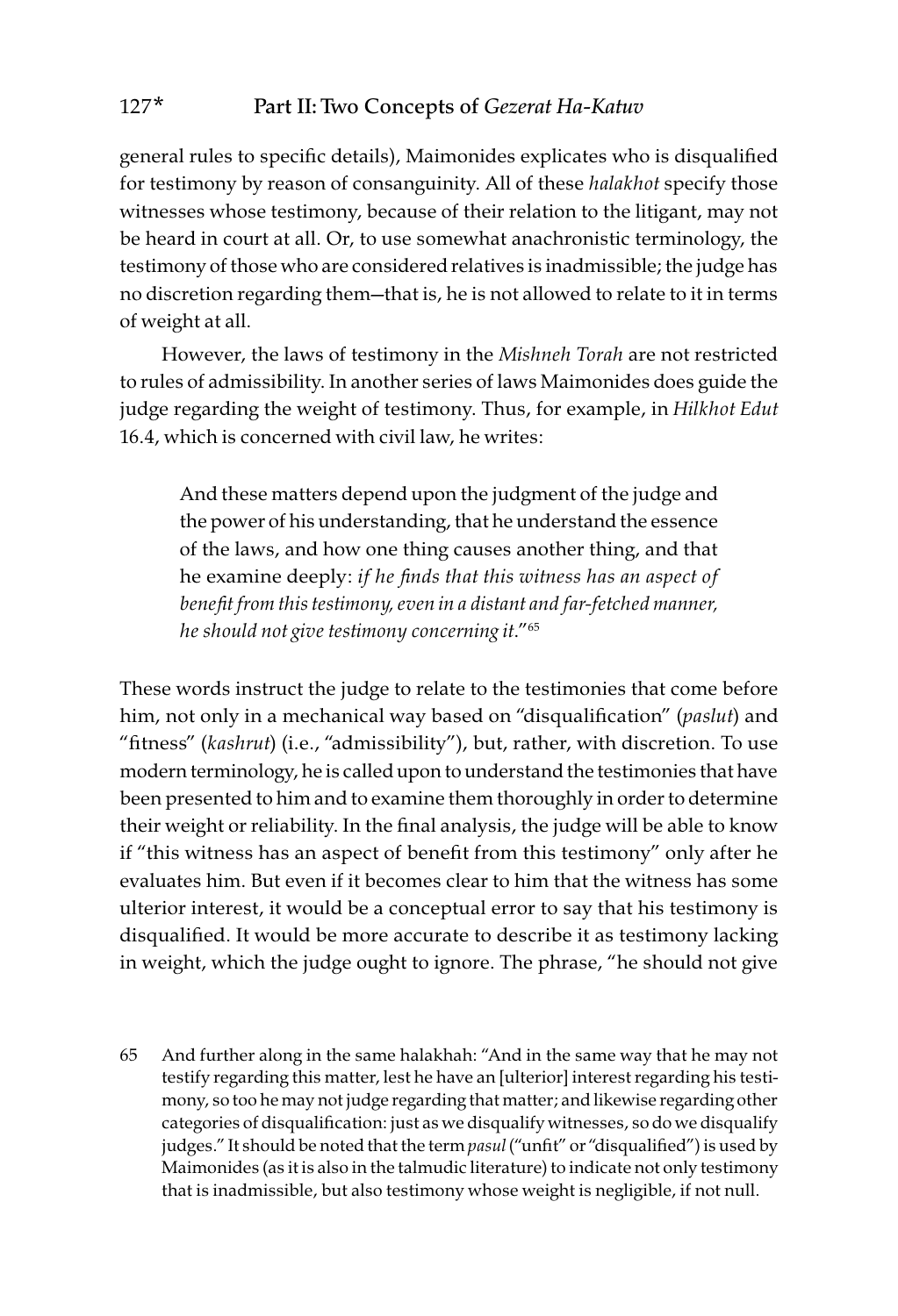testimony concerning it," does not indicate only lack of admissibility, but also includes, of necessity, lack of weight.<sup>66</sup>

The directives concerning the weight of testimony, and the broad discretion given to the judge concerning these matters, also appear in Hilkhot Sanhedrin, Chapter 24. This chapter opens with the statement:

The judge must judge civil matters in accordance with those things which his mind tends to accept as being true, and if it is clear in his heart that the matter is so, even though there is no clear proof. And one need not add, if it was certain that the matter is thus, that he must judge according to what he knows" (halakhah  $1$ ). $67$ 

This general instruction is exemplified and applied further in the halakhah regarding the words of the witnesses:

How so? If a person was required to take an oath in the Court, and the judge was told by a person whom he sees as reliable and upon whose words he relies that this [first] person is suspected of [taking a false] oath, the judge must turn the oath around to the opposing party [i.e., who will swear that the money is rightfully his] and he takes an oath and takes [the money], since the judge relied upon [him] in this matter. Even if there was a woman or a slave whom he trusted, since he found the matter strong and correct in his heart—he relies upon it and judges [accordingly].<sup>68</sup>

- 66 Regarding our subject, it does not matter whether rabbinic halakhah recognizes testimony that has reduced weight or not, for the very need to weigh the contents of the testimony assumes the category of weight. See also Edut 15.1: "Every testimony from which a person may derive benefit, he may not testify therein, for it is as if he testifies regarding himself." It seems to me that this rule also refers, not only to lack of admissibility, but also (of necessity) to lack of weight; but see the continuation of this halakhah, ibid.
- 67 For the talmudic background, see b. Ketub. 85a.
- 68 For the talmudic background, see *b*. *Ševu*. 30b (these laws deal with various aspects of laws of testimony that are not related to our present concern).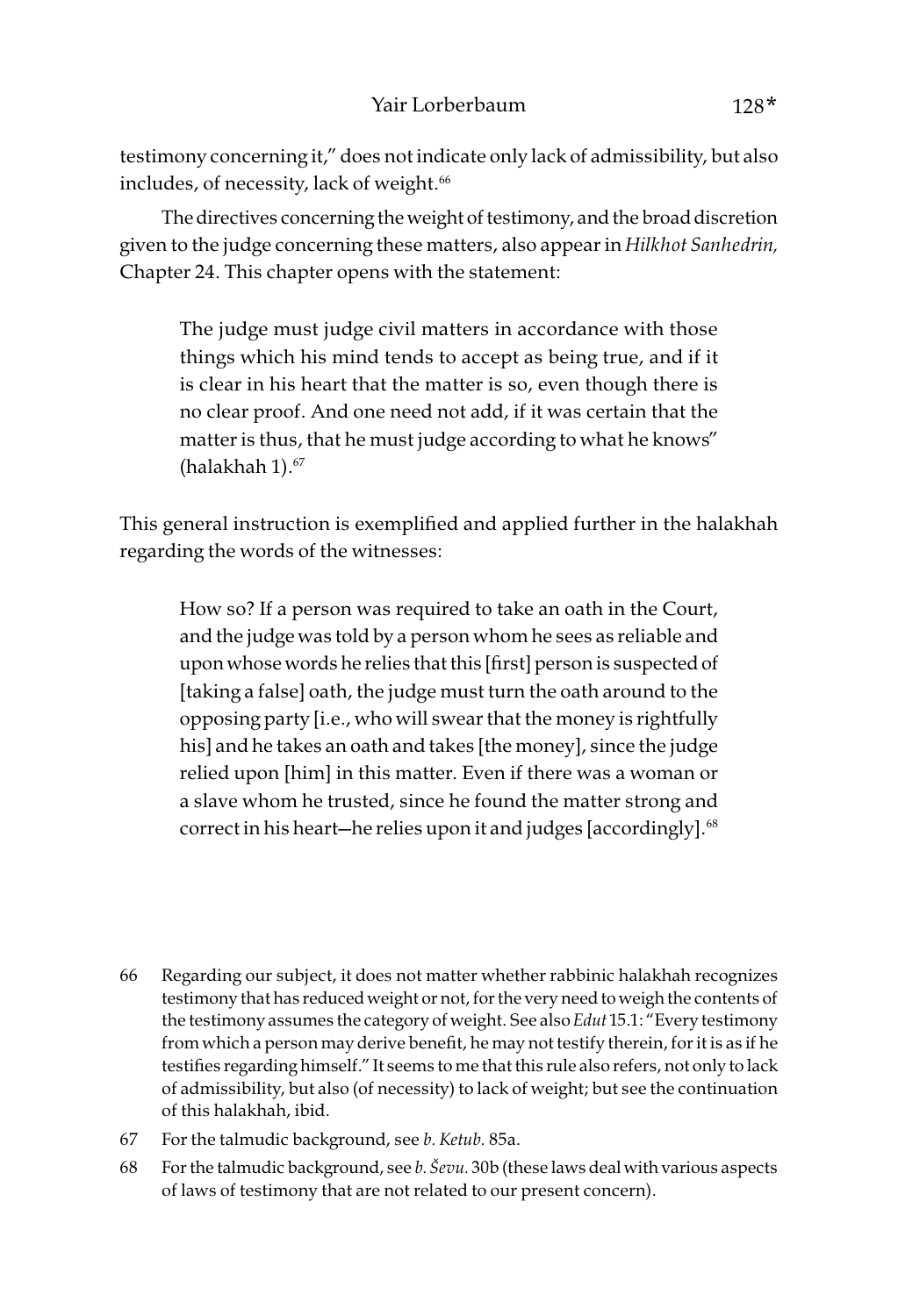This instruction doubtless pertains to the weight of testimony ("a person whom he sees as reliable" etc.), which has the power, for example, to transfer the burden of taking an oath.<sup>69</sup>

In Chapter 24 of Hilkhot Sanhedrin we read general guidelines instructing the judge to implement discretion regarding the witnesses that appear before him, while in Chapter 16 of Hilkhot Edut he is instructed to investigate whether

69 Further along in this chapter, in §2, Maimonides expresses certain reservations: All these things are the basic law. But once there multiplied courts which were not honest, or even if they were honest in their actions they were not sufficiently wise or understanding, most of the courts in Israel agreed that they would not overturn [something said under] an oath except with clear proof… And that the judge will not judge relying upon his own opinion nor upon his own knowledge, lest each layman would say to himself: "My heart believes this thing, and my opinion relies on this…" Nevertheless, if a trustworthy person gave testimony regarding any matter, and the judge tended to believe that he spoke the truth, he postpones judgment and does not reject his testimony, and deliberates with the litigants until they agree with the words of the witness, or they make a compromise, or they withdraw their suit.

The vacillation in this law between attributing sound judgment to the judge and denying it to him reflects the tension found within the Laws of Testimony (and the Laws of Sanhedrin) between the category of weight, based upon broad judicial discretion, and the category of admissibility, where the tendency is to decide the case in a mechanical fashion on the basis of [formally] "kosher" testimonies. An explicit expression of this tension appears further along in the chapter, in §3:

And from whence [do we know] that a judge who knows that the judgment is based on falsehood may not say, 'I shall rule [by the evidence; i.e., "go by the book"], and the guilt shall be on the heads of the witnesses'? Scripture says, 'Keep far from a false matter.' How then should he act? He should examine it and search it thoroughly through questioning and examining, as in capital cases. If it seems to him, according to his understanding, that there is no deceit, then he shall decide the law case on the basis of the testimony, but if his heart troubles him…"

This halakhah portrays the tension between the category of admissibility and that of the weight of testimony, giving preference to the category of weight ("it is forbidden for him to decide that case"). However, the primacy of this category is only partial, as the judge does not have the power to [formally] "disqualify" kosher witnesses (whose testimony seems to him of negligible weight) and to decide the case on the basis of his own judgment. He can only recuse himself from judgment ("and it is judged by one whose heart is at peace with the matter"). On these laws, see Blidstein, Political Concepts; S. Rosenberg, "On 'The Majority Way'," Shenaton ha-Mishpat ha-<Ivri 14-15 (1988-89): 194-95 (Hebrew).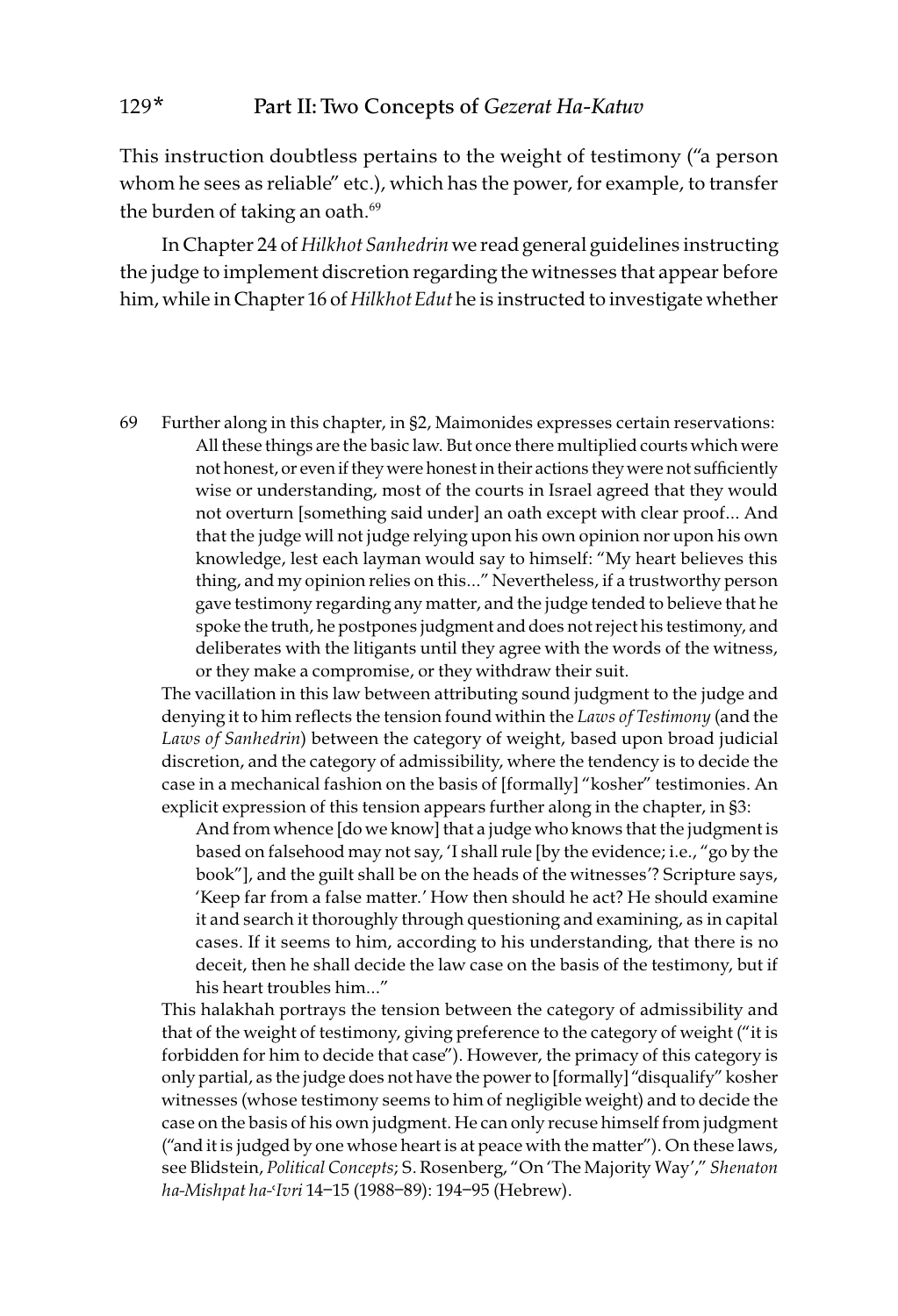the witnesses are impartial.<sup>70</sup> The relationship of these halakhot to the disqualification of relatives is self-evident. Hence, it is hard to accept that, according to Maimonides, disqualification because of consanguinity is a gezerat ha-katuv without rationale.<sup>71</sup>

To return to Hilkhot Edut 13.15, this halakhah, as mentioned, appears at the end of Chapter 13 in which the laws concerning the disqualification of relatives for testimony are summarized in categorical fashion, using language that describes it as inadmissible. In this context, the phrase gezerat ha-katuv signifies that the rules disqualifying relatives for testimony are to be applied in a mechanical, literal way; regarding this matter the judge has no discretion and cannot relate to it in terms of weight, only in terms of admissibility. There is, of course, a rationale for the disqualification of relatives according to Maimonides. This rationale is so strong that it turns the assumption of unreliability of a relative–witness to an absolute fact. In other words, the power of the rationale transforms the words of the relative from testimony whose weight is limited (or even nonexistent) to inadmissible testimony. The practical consequence of this is that the judge must act according to the language of the halakhah and not according to its rationale.

This point is indicated by the wording, "not because they are presumed to love one another"—that is, the judge is instructed not to act according to the reason of such a presumption. It is not within his authority to determine whether a given witness is apathetic towards the litigant/relative, or whether his testimony is unaffected by his love for him, and hence ought to be admissible. In a similar fashion, the continuation of this argument—"for he does not testify either to his benefit or to his detriment"—does not tell us that the presumption of his being unfit lacks a rationale; on the contrary, it implies that the presumption of his being unfit is, once again, categorical. Given that a relative's testimony

- 70 As is known, the tendency of talmudic halakhah regarding rules of testimony is to use the "objective" categories of "qualification" or "disqualification" of witnesses (kasher or pasul), which are the talmudic equivalents of "admissibility." Talmudic halakhah tends to limit the category of weight, which provides the judge with extensive discretion. In Hilkhot Edut in the Yad, Maimonides tends to expand the category of weight, albeit without stating so explicitly, in comparison to its more anecdotal and limited character in talmudic halakhah. This expansion is, among other things, a result of the tendency towards systematization and codification in the Mishneh Torah.
- 71 The laws in Hilkhot Sanhedrin, Ch. 24, also bear a deep relationship to the disqualification of close relatives, a point that we cannot elaborate on here.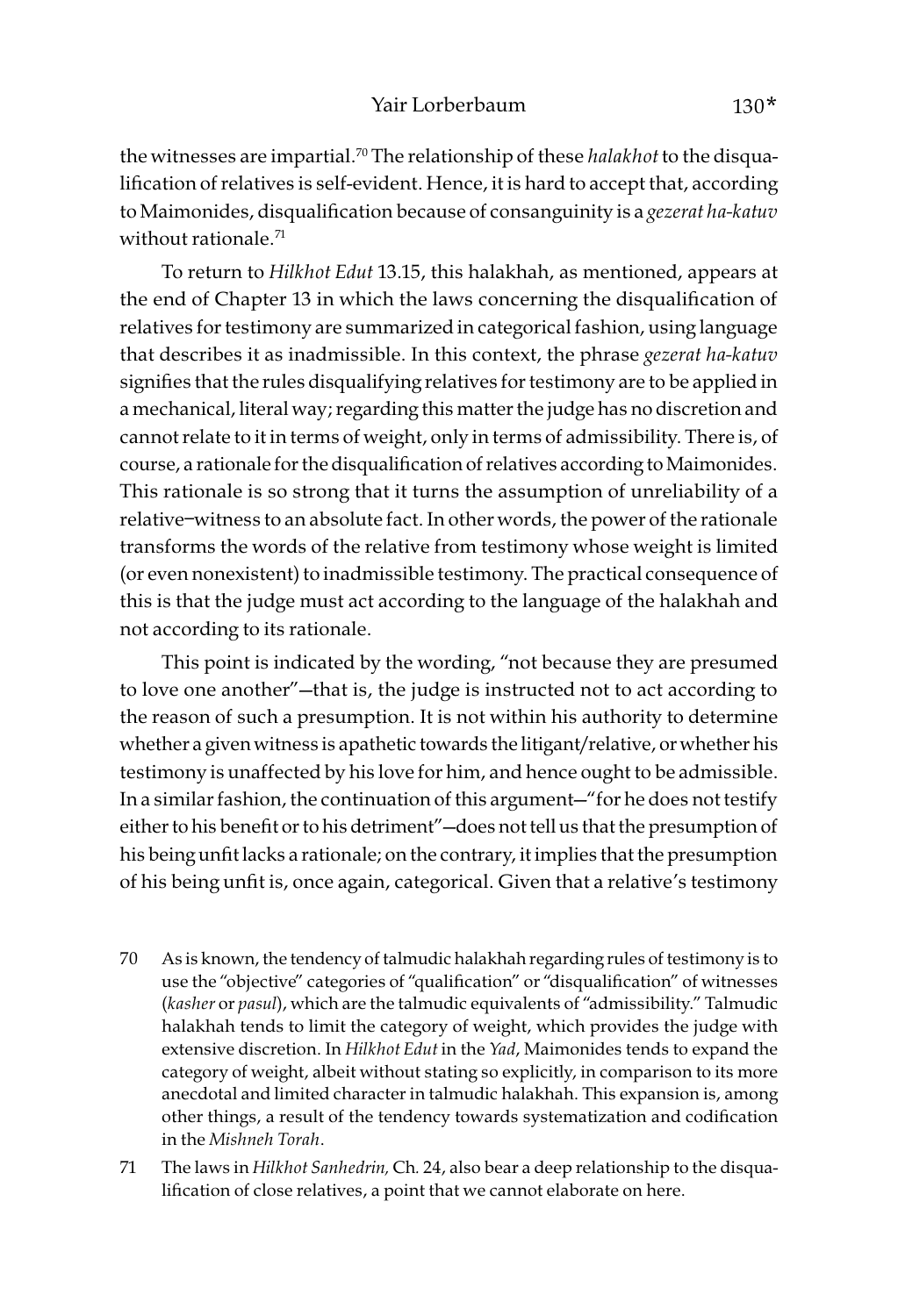is inadmissible, he cannot testify even to the detriment of the litigant, as the judge has no discretion to differentiate between different testimonies.<sup>72</sup> Where the judge does have discretion is in regards to whether the "one who loves or hates [a given person] is fit to give testimony"; this person, unlike one who is related, has admissible testimony. The judge is not exempt from evaluating its weight (i.e., contents). If he discovers that "this witness has some element of benefit derived from this testimony … he should not give testimony concerning it," – that is, he should not give it any weight. The distinction in Hilkhot Edut 13.15 between a witness who is a relative (and hence disqualified) and one who "loves him or hates him" (and hence admissible) is not paradoxical or arbitrary. Rather, it is a distinction between testimony that is strictly inadmissible and testimony that is evaluated on the basis of its weight.<sup>73</sup>

Support for this reading may be found in a *sugya* in b. B. Bat. 159a, which is the basis for this halakhah:

And what is the question? Perhaps it is a decree of the King that he is not credible and others are credible, and not because he is presumed to lie! For if one does not say thus, Moses and Aaron may not give testimony because they are not credible! Rather, it is the decree of the King (gezerat melekh) that they should not give testimony to their father in law [concerning his handwriting on a document]; here too it is the decree of the King (gezerat melekh) that they not give testimony to their father-in-law concerning his handwriting.

- 72 It would seem that this is also the case in *Ṭ*ur Shul*ḥ*an Arukh, *Ḥ*oshen Mishpa*ṭ* 33.10, which quotes Maimonides' language in this halakhah while deleting the phrase gezerat ha-katuv. R. Ya'aqov, son of the Rosh, "negates" the reason given for disqualifying the testimony of a relative in order to indicate that it is of no halakhic consequence.
- 73 In the final analysis, if all those who "love" or "hate" another person were to be disqualified for testimony, it would be almost impossible to conduct any judicial process. This is also the basis for the distinction drawn in Hilkhot Edut 13.15 between the fitness for testimony of one who "loves" or "hates" and his being considered unfit to judge; whereas the judge is able to weigh the credibility of the testimonies offered, there is nobody to review the rulings of the judge.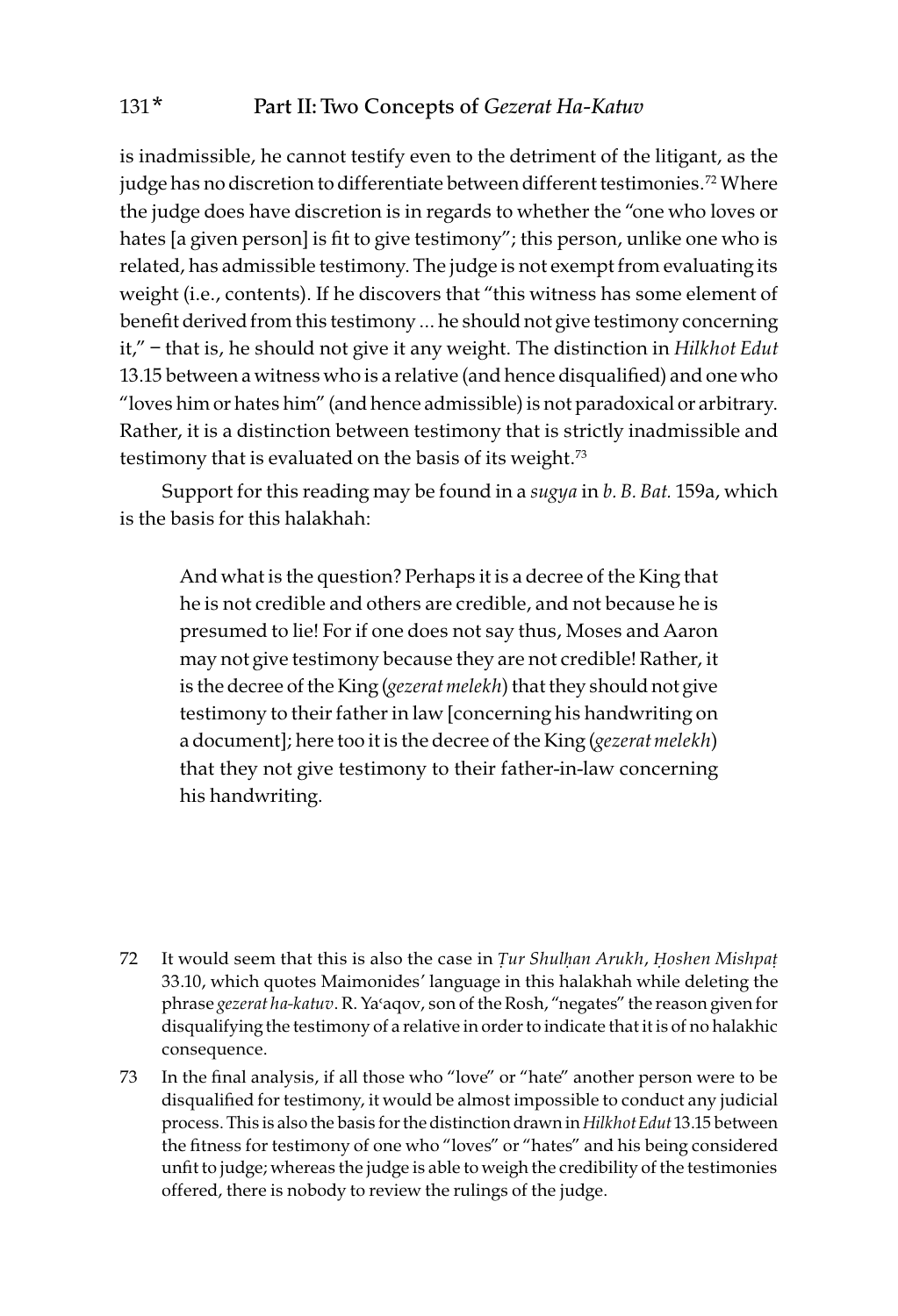I have discussed the context of this sugya elsewhere.<sup>74</sup> As I observed, the phrase gezerat melekh does not indicate here a halakhah without any rationale. Rather, this language must be understood against the background of the distinction drawn between admissibility and weight. The statement that the rule that a relative may not testify is a "decree of the King" means that such testimony is inadmissible. This "decree" is based upon the presumption that, typically, a relative has some interest in the matter. While this is not necessarily the case regarding every relative, inadmissibility by dint of consanguinity has been fixed by the categorical presumption of gezerat melekh. This means that, because of the power of the underlying reason, as well as because of "second order" considerations, even Moses and Aaron cannot testify in favor of their fatherin-law. The idiom, gezerat melekh in b. B. Bat. 159b-like the alternative phrase, gezerat ha-katuv in Edut 13.15—is indicative of the "rulism" that is characteristic of laws of testimony generally, and of matters of admissibility specifically.

In like fashion, in Hilkhot Edut 13.15 the term gezerat ha-katuv has a jurisprudential–halakhic sense. As in all of its appearances in the Mishneh Torah discussed thus far, this halakhah is not indicative of a commandment lacking in rationale. Rather, it indicates that one ought to read the halakhah regarding the disqualification of relatives as a "categorical" law that cannot be challenged.

This would also seem to be the meaning of the language used by Maimonides in Sefer ha-Mitzvot. In Mitzvat Lo Ta'aseh (negative commandment) 287, he writes as follows:

And the 287<sup>th</sup> commandment is that the judge is admonished not to accept the testimony of close relatives concerning one another or with one another. And He said, may He be exalted, "The fathers shall not be put to death on account of the sons, and the sons shall not be put to death for the fathers" [Deut 24: 16]. And the interpretation received [through tradition] is brought in Sifre, that the fathers should not be put to death on the testimony of the sons, nor the sons on the testimony of the fathers.<sup>75</sup> And this is likewise the law regarding civil matters. But these matters are mentioned in the context of capital law by way of hyperbole, so that one may not say: "Since this one [i.e., the accused] has lost

<sup>74</sup> See my article, "Gezerat Melekh and Gezerat ha-Katuv in Talmudic Literature" (Hebrew, forthcoming).

<sup>75</sup> Sifre Devarim 280 (ed. Finkelstein, 297).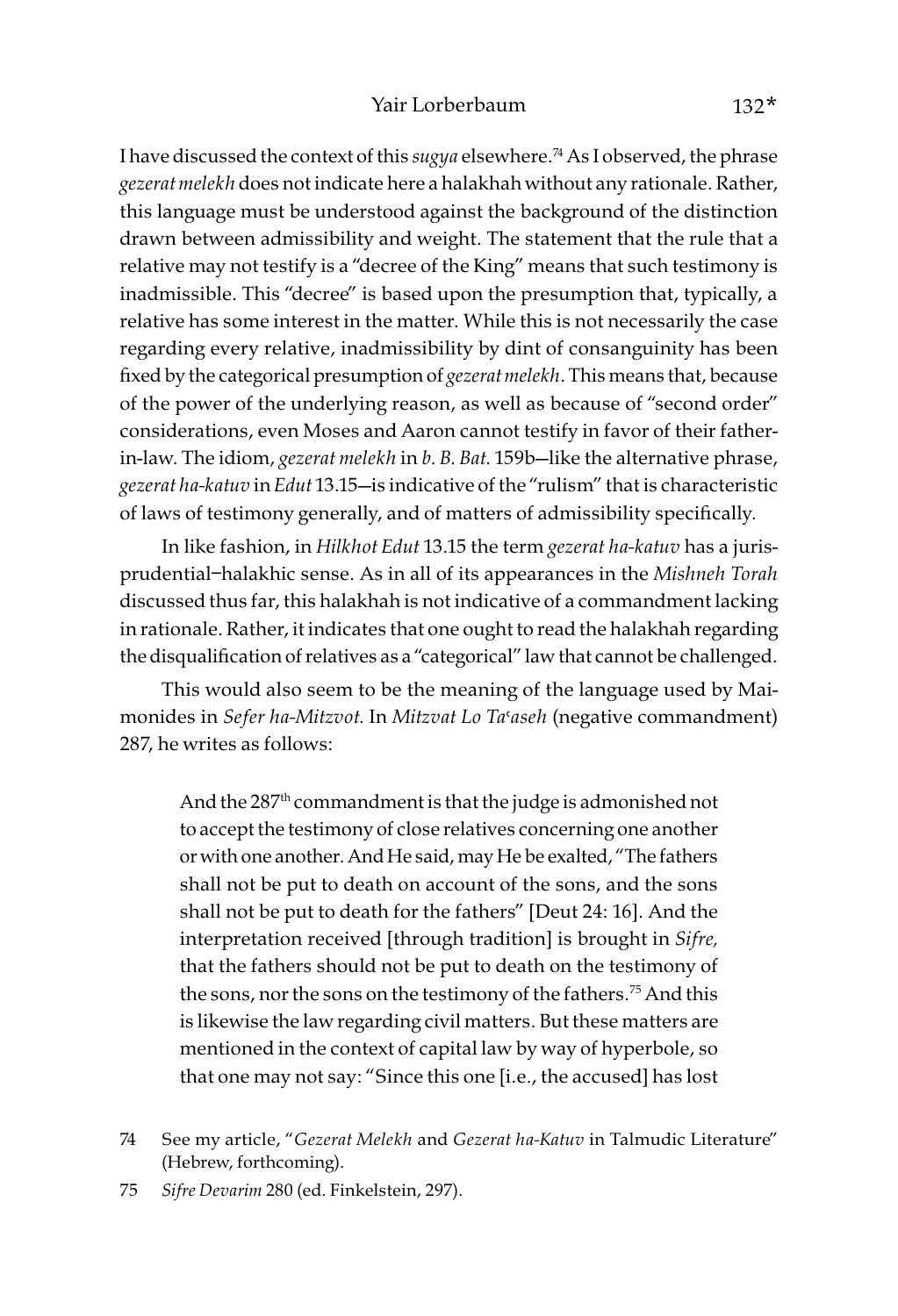his life, we should not cast suspicion on his relative [whom, as witness, convicted him]. Instead, we should act on his [i.e., the relative's] testimony, since his testimony would cause the loss of life of his relative [i.e., the accused], and this is not a situation [that invites] suspicion." Therefore, it gave as an example "the closest relation and the greatest of loves"; namely, the love of a father for his son or of a son for his father. And we say: since one does not accept the testimony of the father regarding the son even to hold him culpable of the death penalty, all the more so the testimony of other relatives is inadmissible.<sup>76</sup> And this is gezerat ha-katuv, and it has no rationale in any way, and you should know this. And the laws of this mitzvah have already been explained in the third chapter of Sanhedrin (27b).<sup>77</sup>

Just as in the beginning of Chapter 13 of Hilkhot Edut, Maimonides begins Lo Ta'aseh 287 by suggesting the source of the law, namely, the Sifre's homily on Deut 24:16. In his exegesis of this midrash halakhah, Maimonides emphasizes the scope of this "admonition [i.e., proscription]." Not only does it apply to civil law as well, but the midrash chose the most extreme case possible ("by way of hyperbole")— that of the "testimony of the father concerning his son, to hold him culpable of death." All of this is clarified, so that "one should not say: since this one has lost his life, we should not cast suspicion on his relative, but we should act on his testimony, since his testimony is to cause the loss of life of his relative, and this is not a situation [that invites] suspicion." If such is the case regarding "the closest relation and the greatest love," then "all the more so that testimony of other relatives should not be admissible." This argument is not intended to emphasize the arbitrariness of disqualifying a relative's testimony; rather, it is intended to emphasize its mechanical applicability—that is, the testimony of a relative is disqualified, i.e., inadmissible, without any possibility of distinguishing its validity. The phrase, "and this is a scriptural decree," which appears only here in the entire Sefer ha-Mitzvot, does not mean

76 The words, "all the more so the testimony of other relatives in inadmissible," are omitted in several manuscripts; see the editor's note in Heller, Sefer ha-Mitzvot, 171.

77 Heller, Sefer ha-Mitzvot, 171; Kapah translates there: כלל טעם לה אין") it has no reason whatsoever").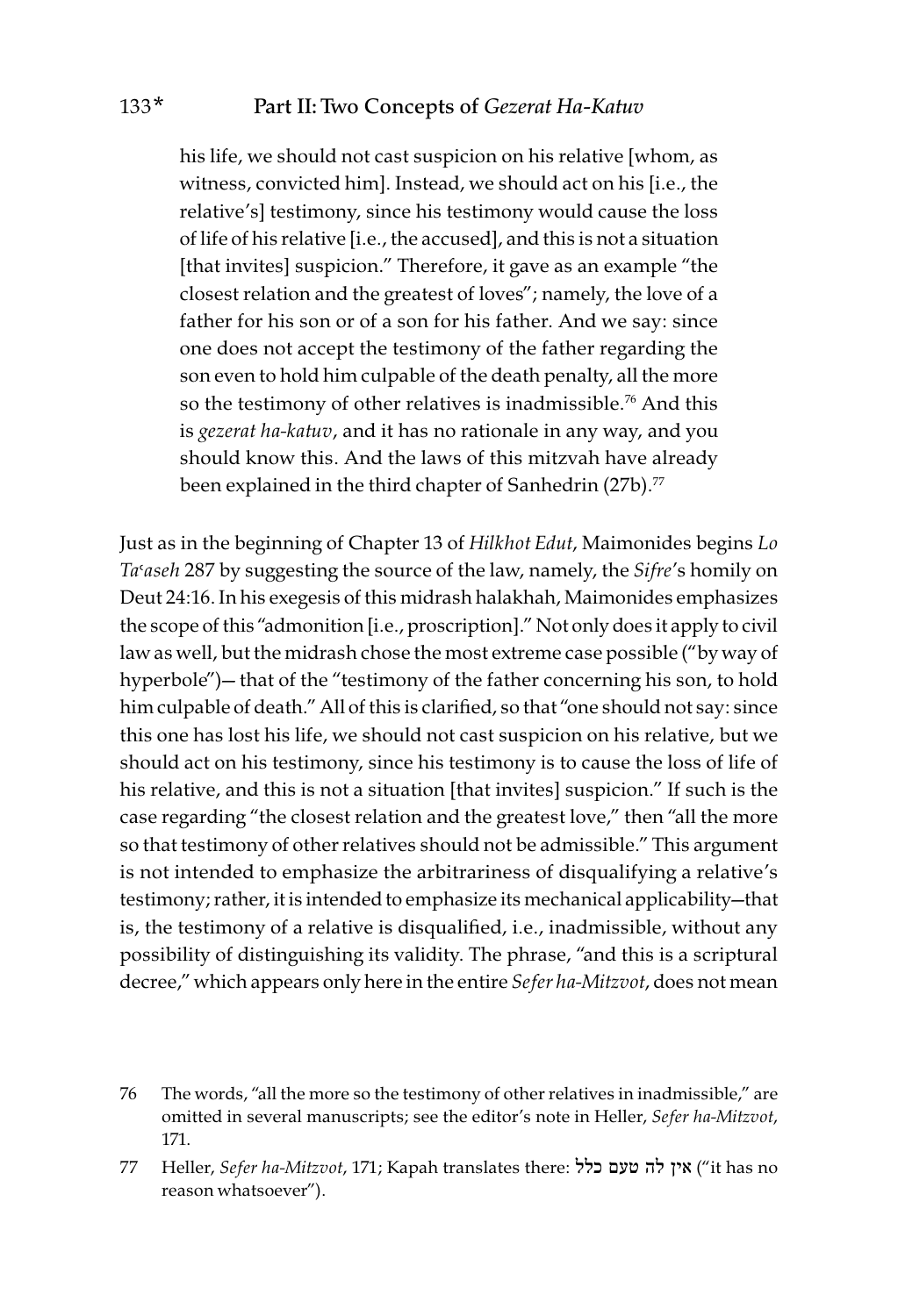that this is a proscription without any rationale.<sup>78</sup> Rather, as is the case in the Laws of Testimony (and in its other appearances in Mishneh Torah), this language is used to indicate a "categorical" law—i.e., one that is to be applied according to its literal meaning.

Therefore, the sense of the phrase, "It has no rationale in any way," does not mean that the rule that makes testimony of a relative inadmissible is arbitrary. Rather, it means that the rationale does not "under any circumstance" have halakhic consequences, and that it is to be applied as a "scriptural decree"—that is, in a mechanical–literal way. Therefore, "We may not say: as this one stands to lose his life, we do not suspect his relative [of false testimony], but we may act on the basis of his testimony." In other words, a relative's testimony is inadmissible, and the judges have no discretion regarding whether or not to accept it. The contrast drawn in  $Lo$  Ta'aseh 287 between "scriptural decree" and "rationale" is similar to the contrast drawn in Hilkhot Ishut 25.2 between "scriptural decree" and "matters that have a rationale."79 Whereas in the latter Maimonides preferred (in an exceptional way) the rationale for the halakhah, here the actual wording of the halakhah, the *gezerat ha-katuv*, is dominant.

\* \* \* \* \*

Not a single one of the usages of the term gezerat ha-katuv in the Mishneh Torah that we have discussed thus far—five in this article and one in "Part I," published previously-bears a theological sense. All of those halakhot to which Maimonides refers as *gezerat ha-katuv* have a reason—at times explicit (e.g., the case of a man who discovers a blemish in his wife after marriage; the rebellious son; self-incrimination; conspiring witnesses) and at times implicit (honoring parents; disqualification of a relative's testimony). None of these halakhot belong to the category of *ḥ*uqqim—that is, those halakhot whose rationale, according

78 Indeed, if gezerat ha-katuv indicates here a mitzvah without any rationale, it is surprising that, of all the 613 commandments, Maimonides specifically designates this "legal" commandment as being an arbitrary one. It would seem that the appearance of the term *gezerat ha-katuv* in Lo Ta'aseh §287 is influenced by the use of the term gezerat ha-melekh ("the edict of the king") in b. B. Bat. 159a. Again, what is the concern there with the literal application of the laws disqualifying family members? In this negative commandment too its application is mechanical–structural. Compare Henshke, "On the Unity of Maimonides' Thought," 43-44 n. 23.

<sup>79</sup> See Part I, 149\*–61\*. But cf. Perush ha-Mishnah to m. Ber. 5.3 (Kapah, 42).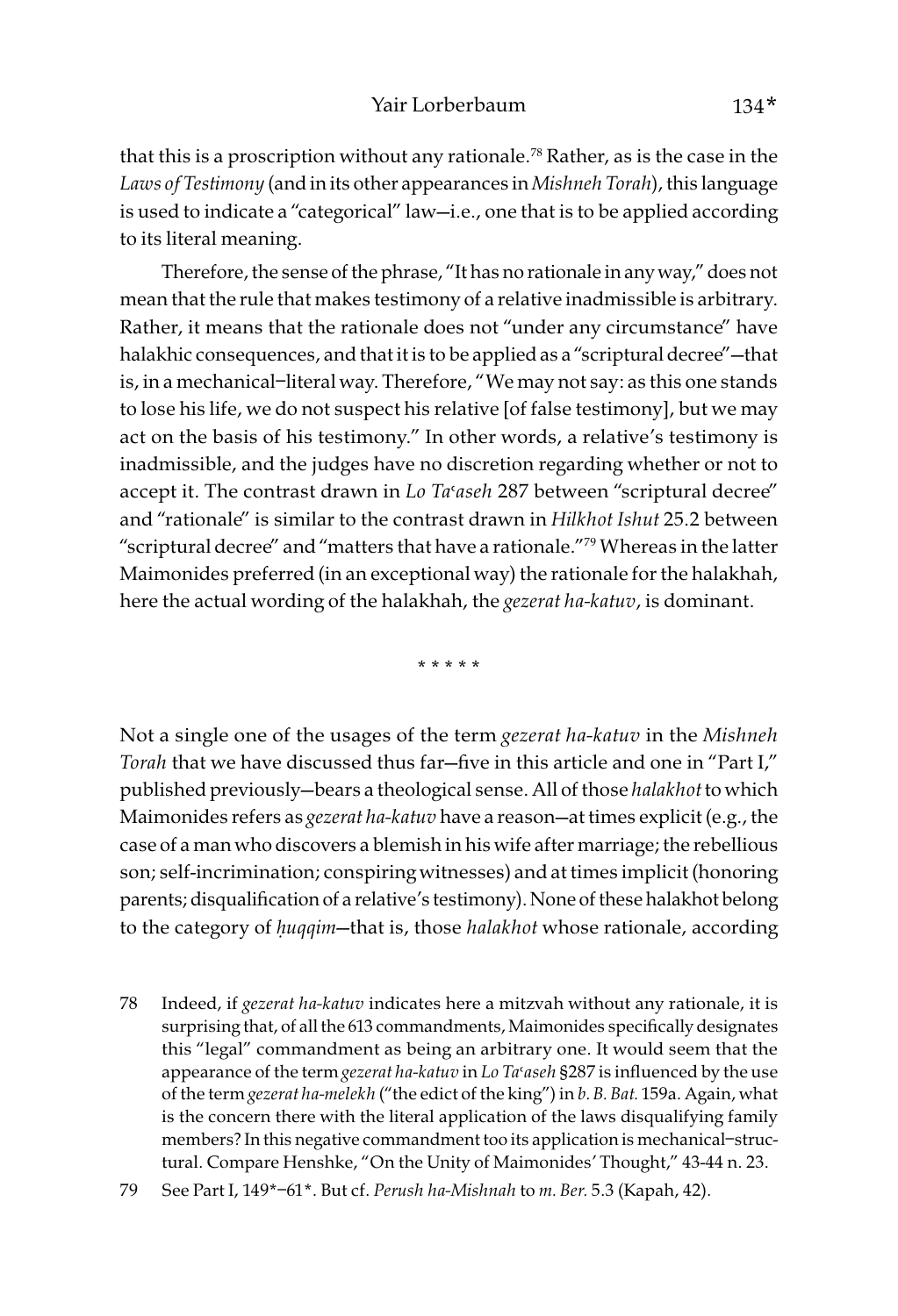to Maimonides, is concealed from the masses. None of them have an esoteric aspect, and there is no danger involved in public knowledge of their reason; they are all clear and readily understood. In all these cases, gezerat ha-katuv signifies one or another variation of legal formalism—meaning, the demand for a specific, literal reading of the language of the law or the verse in question—as opposed to highlighting the spirit and rationale of the halakhah. It is no accident that three of the six appearances of gezerat ha-katuv in Mishneh Torah discussed thus far relate to laws pertaining to testimony (self-incrimination; conspiring witnesses; inadmissibility of testimony of a relative). As mentioned above, this body of law was known for its formalistic structural rigidity.

Nearly all the appearances of the phrase gezerat ha-katuv in Mishneh Torah are original and do not appear in the parallel sources in talmudic literature. The two exceptions to this rule are in fact exceptions that prove the rule. Whereas the talmudic baraita regarding the rebellious son in Sanhedrin states that the "scriptural decree, 'a son and not a daughter'… is a halakhah without any rationale," in Hilkhot Mamrim Maimonides provides a rationale for it. The only case in which Maimonides follows the Talmud is that of the inadmissibility of a relative's testimony. While the language used by the Talmud is "a decree of the King," this is the only place in the Talmud in which this term functions in the same manner as the gezerat ha-katuv used by Maimonides in the Mishneh Torah.<sup>80</sup>

80 It is worth noting that the use of gezerat ha-katuv in the jurisprudential-halakhic sense is not unique to Mishneh Torah, but already appears in Maimonides' Commentary on the Mishnah. M. Mo'ed Qat. 3.1 states: "These shave during [Hol] ha-Mo'ed: ... the Nazirite and the leper…" Maimonides comments: "And you already know that it is a scriptural decree (gezerat ha-katuv) that the Nazirite and the Leper shave (during Hol ha-Mo'ed)" (The Mishnah with Maimonides' Commentary, Seder Mo'ed, ed. Y. Kafah [Jerusalem: Mosad Ha-Rav Kook, 1964], 248). In Lev 14:8-9 it states concerning the leper, "He who is to be cleansed shall … shave off all his hair… But on the seventh day he shall shave all the hair off his head and his beard and his eyebrows—all his hair he shall shave off." In Num 6:18 it is said about the Nazirite, "Then the Nazirite shall shave his consecrated head at the door of the tabernacle of meeting, and shall take the hair from his consecrated head and put  $it$  on the fire which is under the sacrifice of the peace offering." Hence, Maimonides' language in his Commentary ("it is a scriptural decree that the Nazirite and the Leper shave") means that these verses should be read literally—that is, in due time the Nazirite and the Leper should shave, even during the festival (*Hol ha-Mo'ed*) when everybody else is forbidden to do so. The term gezerat ha-katuv does not bear a theological sense here—i.e., it does not indicate here a halakhah without a (known) reason. Rather, it clearly holds a jurisprudential–halakhic sense. This is likewise the meaning of gezerat ha-katuv in Maimonides' Commentary at m. Neg. 3.1 (Kafah, 212). These are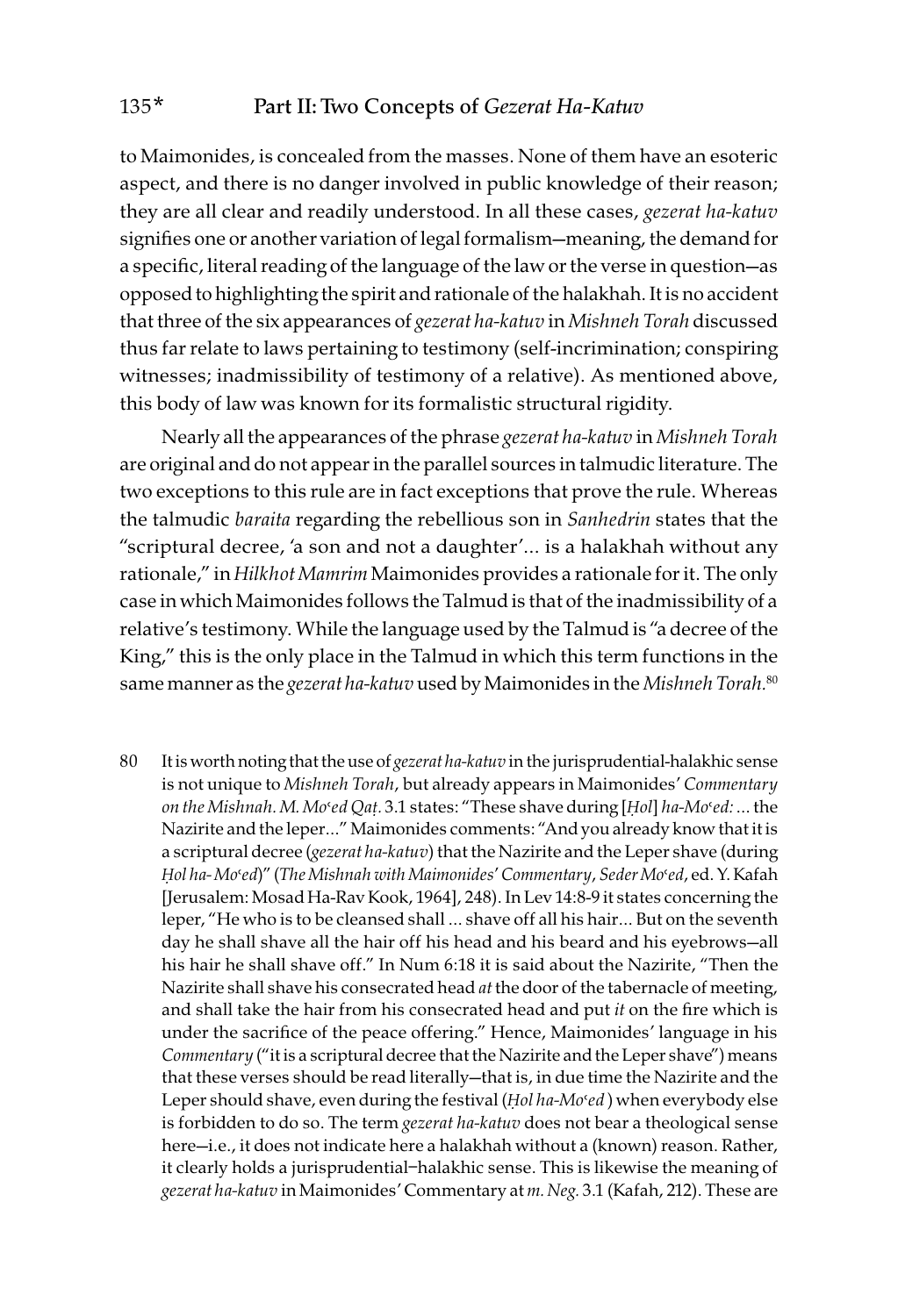The rationales given for the "scriptural decrees" in the Mishneh Torah are likewise original to Maimonides, as the majority did not previously appear in the Talmud. Thus, the reasons given for the laws about self-incrimination and honoring one's parents are both original to Maimonides. The reason given for the law, "a [rebellious] son… and not daughter" is likewise opposed to the talmudic rationale. The reason implied in the rules of conspiring witnesses' testimony is not explicitly stated in the Talmud, but it seems to me that Maimonides saw it as illuminating the talmudic law. The same holds true, evidently, for the disqualifying of relatives for testimony.

Thus, even though there is a certain relationship between the jurisprudential sense of the term "royal/scriptural decree" in the Mishneh Torah and its meaning in talmudic literature, there are also significant differences between them. In the Talmud the phrase "royal/scriptural degree" usually indicates a specific, literal reading of the written language of Scripture (i.e., the Torah) as opposed to a specific halakhic principle, a contextual interpretation of the verse, or even general halakhic considerations.<sup>81</sup> In contrast, in the Mishneh Torah the term gezerat melekh/ha-katuv is always used in opposition to the rationale of the halakhah, its concern being to indicate that one ought to implement the halakhah in accordance with its literal language and not according to its reason.

Moreover, whereas in talmudic literature it is not clear whether the term "royal/scriptural decree" reflects a principled meta-halakhic position, the meaning and manner of functioning of this term in Mishneh Torah, as I shall argue elsewhere, exemplify a principled jurisprudential position. This position is derived from political-jurisprudential and philosophical approaches that Maimonides proposes in his theoretical writings, particularly in the Guide for the Perplexed. 82

\* \* \* \* \*

the only occurrences in Maimonides' Commentary on the Mishnah in which gezerat ha-katuv bears a jurisprudential sense. In both cases the term indicates the literal reading of Scripture, which is its common and regular meaning and function in talmudic literature (see above n. 32). It should be remembered that in the Code, [gezerat] ha-katuv holds a much wider sense-there it refers to the language of the halakhah.

81 See Lorberbaum, "Gezerat Melekh and Gezerat ha-Katuv in Talmudic Literature."

82 See Y. Lorberbaum, "Maimonides on the Institution of Law, Legal Formalism and Gezerat ha-Katuv," forthcoming in Mehkerei Mishpat 29 (2012) (Hebrew).